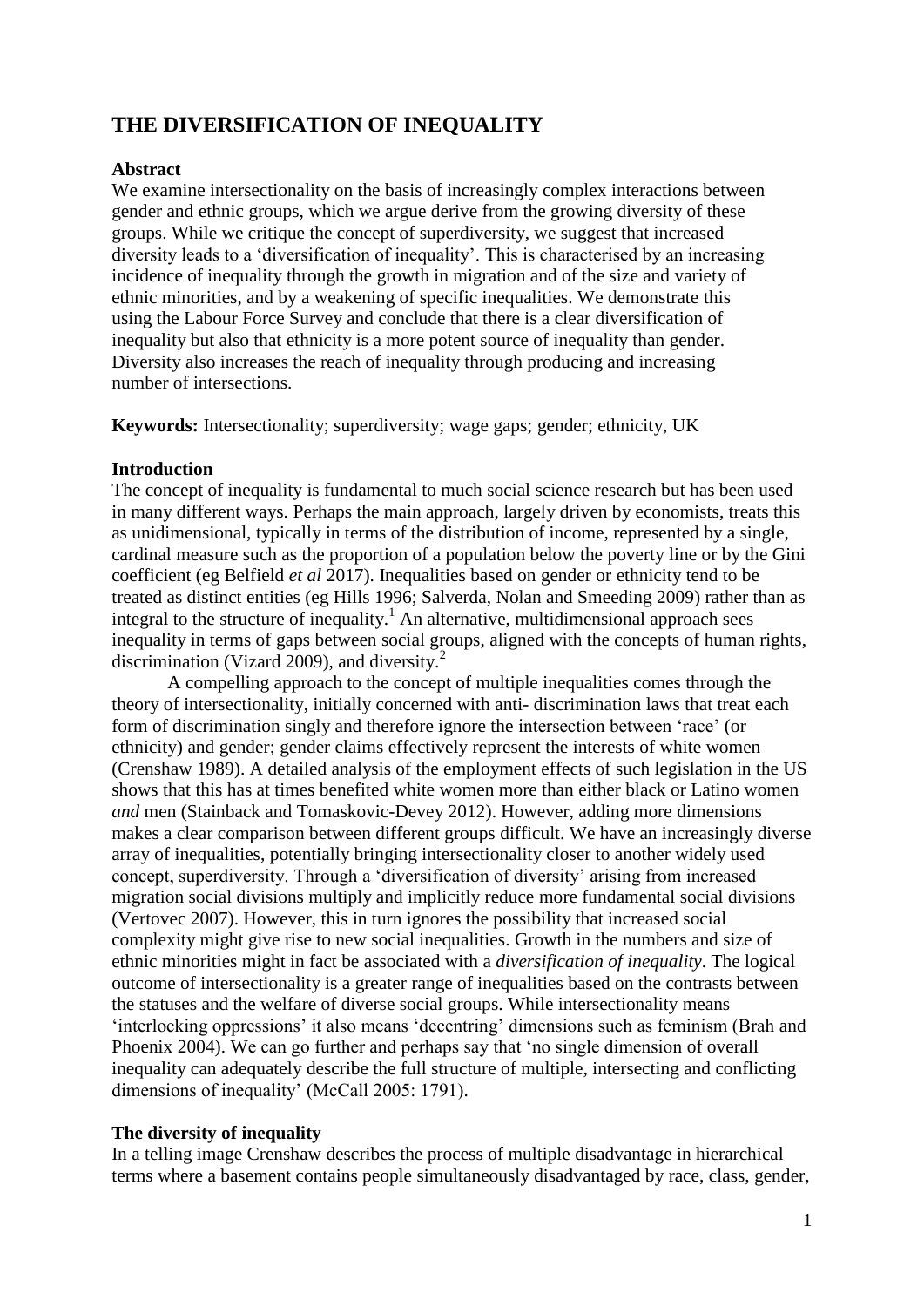sexual preference, age, and disability. These form a bottom layer of humanity supporting those with fewer dimensions, until the apex consists of people characterised by only one characteristic such as gender. The latter can escape oppression through a hatch in the ceiling, representing anti-discrimination processes, while those at the bottom can only do so through reducing to a single disadvantage and are told to wait 'until they can be absorbed into the broader, protected categories of race and sex' (1989: 151-2). This image of social intersections is also an image of increasing social complexity, where the lower layers are more diverse. Through splitting larger into smaller groups (eg white and black women, black men and women), diversity is an important aspect of intersectionality (McCall 2005). Diversity and inequality are intertwined. If professional white women in the US have little in common with their Latino female home-helps (Browne and Misra 2003: 491) this produces a new, within-gender inequality. As intersectionality has developed, incorporating additional dimensions such as class (Li and Heath 2016), and potentially many others such as geographical location (McCall 2001), it seems increasingly to describe a multidimensional view of inequality in which social divisions are fluid and variable (Browne and Misra 2003: 488-9).

We demonstrate this conceptually through a simple example, similarly utilised by McCall (2005: 1884-1791). If there are only two social groups (women/men) inequality has only one boundary. If we add a further dimension (black/white) then we have four cells but the total number of contrasts becomes six:

- 1. Black male-black female
- 2. White female-black female
- 3. White male-black female
- 4. White male-black male
- 5. White female-black male
- 6. White male-white female

If we add two social classes to this we have eight cells, producing 28 comparisons where the most oppressed group might be black/female/working-class. This inevitably becomes a very small group while many other outcomes are indeterminate. The more dimensions we add the more diverse the outcomes.

Diversity is given a different connotation in the case of 'superdiversity'. The focus on a growth in migration from more countries, to more countries<sup>3</sup>, produces greater social variation (Vertovec 2007; Meissner and Vertovec 2015), but obscures the role of inequality. In response to criticism Vertovec (2013) refers to society becoming more layered and *unequal*, while Meissner and Vertovec argue that superdiversity provides the basis for novel insights in 'rethinking patterns of inequality, prejudice and segregation' (2015: 543). At the same time they deny that the concept challenges theories of intersectionality (p545). Nevertheless, the reference to inequality is undeveloped. Vertovec argues that 'many basic features of super-diversity… tend to have highly gendered patterns' (2007: 1040), but it seems this results entirely from the differing inward migration patterns of men and women.<sup>4</sup>

We argue instead that intersectionality supplemented by ideas from superdiversity offers insights into a complex network of inequalities. This can, for instance, be seen in two contrasting small-scale studies of language use. Johanssen and Sliwa (2016) in their research on Polish employment in Britain see language skills as a new dimension of intersectionality, which can be negative (lack of native language skills) or positive (through cross-border language repertoires). This is not dissimilar to the linguistics of Mutsaers and Swanenberg (2012), based on superdiversity, which sees language variation amongst ethnic minorities (in the Netherlands) as enabling a wider range of repertoires and resources.

Some analysts see gender and 'race' as unrelated forms of stratification, or at least that connections between them are an empirical question (Kilbourne, England and Beron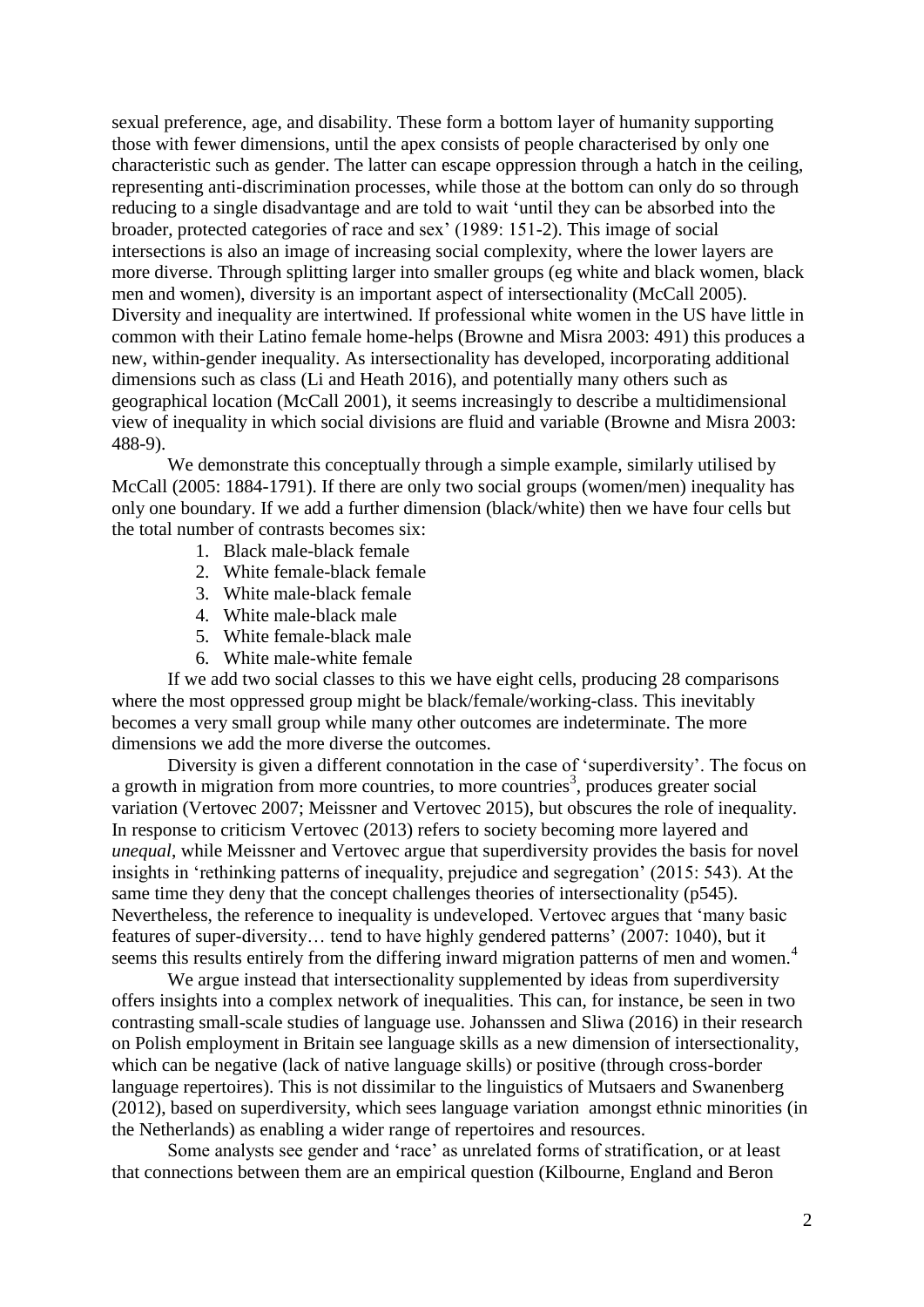1994; Browne and Misra 2003). In the UK there is little overlap between ethnicity, gender and class in school achievement (Strand 2014a). However, there is a strong interaction between class (SES) and ethnicity, which means that we cannot simply add together the main effects. Strand notes, in particular, that for black Caribbeans and Africans there is almost no SES gradient while white British pupils benefit strongly from high SES (Strand 2014b: 229- 33). However, much research finds little interaction between gender and ethnicity. Gender differences within ethnic minority groups are sometimes the reverse of gender differences in the majority group (Browne and Misra 2003; Hester, Meyer, Raphael 2012: 388; IWPR 2016; Lang and Lehman 2012; Longhi and Brynin 2017; Epstein, Gafni and Siniver 2015): The drivers are different and therefore intersectionality is not easily predictable. Further, while gender inequality persists, it is declining in many countries (Bukodi & Dex 2010; Gebel & Pfeiffer 2010; Olsen *et al* 2010; Weichselbaumer and Winter-Ebmer 2005). Ethnic inequality, in contrast, is reinforced over time with the arrival of new migrants (Zhou 1997; van Tubergen 2006), giving rise to complex ethnic inequalities (Blackaby *et* al 2002; Heath and Cheung 2006; Heath and McMahon 1997; Longhi, Nicoletti and Platt 2013; Platt 2005; Longhi and Brynin 2017). Rather than viewing such results as a refutation of intersectionality they suggest that different combinations of inequality will occur over time and with different intensities.

Are intersections therefore merely a matter of empirical chance? We argue that this is not the case but that they are, rather, a reflection of an unequal opportunity structure. We examine this in terms of occupational segregation. In the form of occupational feminisation this is a key part of the opportunity structure in employment as it is associated with lower wages (eg Bettio and Verashchagina 2009; Levanon, England 2010; Murphy and Oesch 2016). It is particularly important in recessions as protective sectors where women do well are squeezed (Rubery and Rafferty 2013). Nevertheless, gender and ethnic segregations do not coincide.<sup>5</sup> While ethnic minorities tend to be occupationally specialised (Dustmann and Fabbri, 2005; Elliott and Lindley 2008; Heath and Cheung 2006; Longhi *et al* 2013) the wage effects are weaker (Brynin and Longhi 2015) because ethnic minorities are a small proportion of the workforce<sup>6</sup>. The two types of segregation also clearly have different causes and outcomes (Brynin and Güveli 2012; Johnston, Khattab & Manley 2015; Stainback and Tomaskovic-Devey 2012). Yet we can view the skewed distribution of ethnic-minority women across occupations as an additional layer of segregation.

Even if wage discrimination, defined as unequal pay for the same work, is reducing through social, economic and political change, different groups often do different work, so their pay rates cannot be compared. If we interpret gender segregation as a form of occupational closure (eg England 1992; 2010) then we can surmise that ethnicity might add a further layer to this: which need not all be negative, however. Segregation can have positive effects for more highly educated women (Brynin and Perales 2016; Goldin 2008; Weichselbaumer and Winter-Ebmer 2005). Double disadvantages might occur along some parts of the wage distribution but not others (Browne and Misra 2003: 498). If we examine multiple categories and dimensions of social welfare we also need to examine both advantage and disadvantage (McCall 2005: 1787).

### **Methods**

We must expect that intersectionality is reflected in pay from employment, which for most people is the main determinant of economic wellbeing. Our analysis uses hourly wages and is based on the UK Labour Force Survey (LFS), 1993 to 2014. This is a repeated cross-section survey of individuals with detailed information on employment and a substantial sample size. We exclude the self-employed<sup>7</sup>, those with a marginal commitment to the labour force (less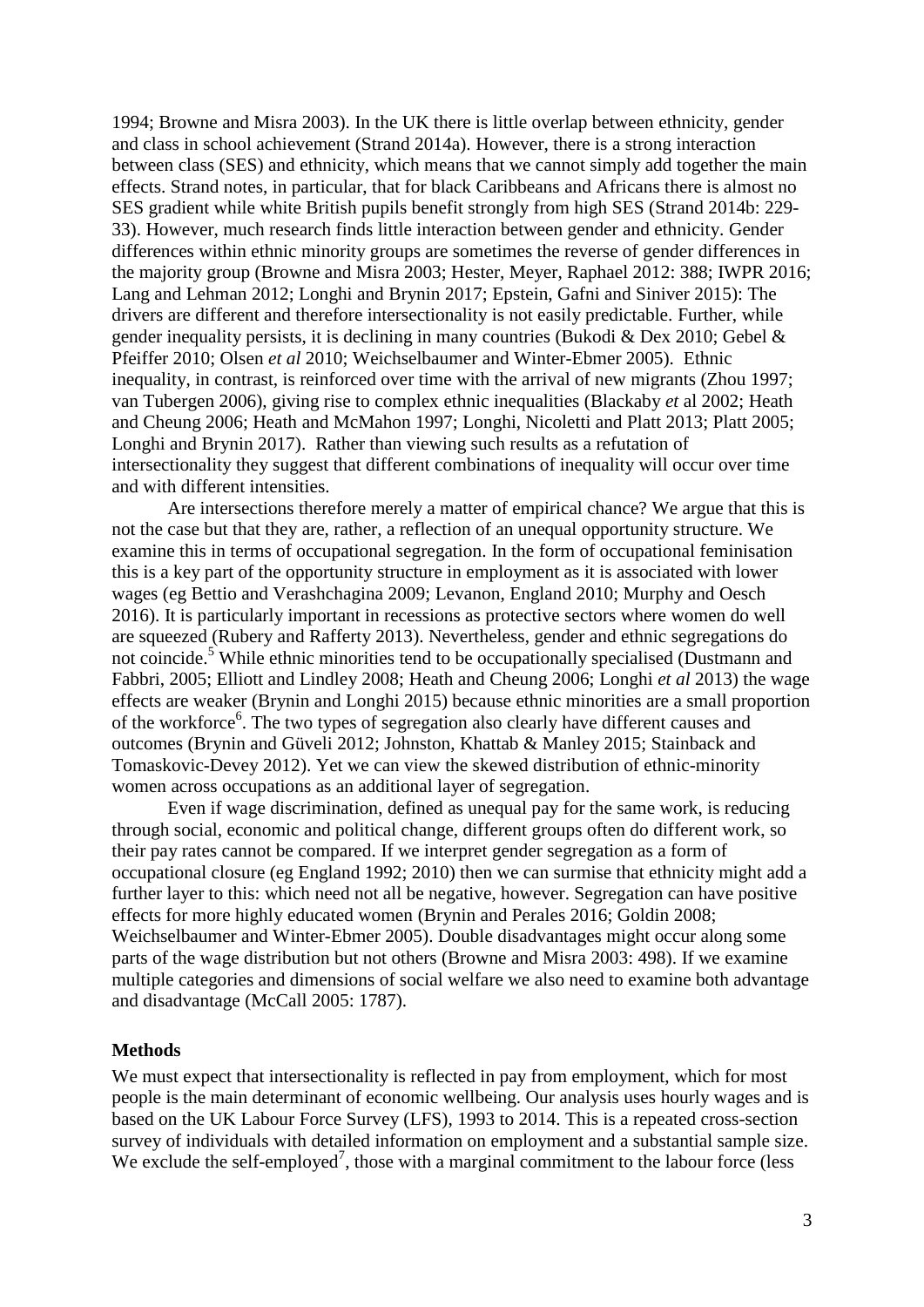than ten hours a week paid work), and those with extreme wage values (less than £1 and over £80 per hour). The age range is 17-65.

The analysis would ideally use the full ethnicity classification in the census, but changes in the ethnic categories at certain points in the LFS make use of a detailed classification over time impossible. For all but the first table we include the following categories over the period: White British, Black Caribbean, Black African, Indian, Pakistani, Bangladeshi, and Chinese, therefore also excluding categories where ethnicity is unclear (such as 'other', 'mixed' or 'other Asian'). Inevitably, sample sizes sometimes limit the scope of our analysis. While the sample over the period includes 13,533 Indians, this is as low as 1,624 for Bangladeshis, of whom only 446 are women. As a study of ethnicity the sample includes both new migrants and long-resident members of the minority groups, though we separately measure the effect of being non-British (defined by country of birth).

We capture superdiversity's concern with the number of migrant groups by the size of the ethnic-minority population, arguing that any growth increases diversity. This is clear in the construction of diversity indices based on the statistical chance that someone in the host group is likely to meet a migrant, but also because no ethnic group is homogeneous. 'Indians' include Hindus, Sikhs and Muslims but also people from hugely different regions in India with different customs.<sup>8</sup> Ethnic diversity increases the number of people at risk of one or more forms of inequality even if each group's specific contribution to overall inequality becomes smaller. UK census data indicates that while 93% of UK residents were white in 1991, this was 86% in 2011 (Jivraj & Simpson 2015).

Occupations can be measured at different levels of complexity. We use the two-digit level of the System of Occupational Classification (SOC, which becomes three-digit after 2000) to produce around 80 categories. Because the occupational classification changed twice over the period, in 2000 from SOC90 to SOC2000 and in 2011 from SOC2000 to SOC2010, these classifications are not comparable. However, we do not use occupation directly, but develop variables such as the percentage of women and of graduates in occupations. As these depend on the level of coding detail rather than on the names of occupations, the changes in classification matter far less than if we were following specific occupations over time.

Our analysis has three sections. First we measure wage gaps based on both ethnicity and gender to demonstrate the complexity of inequality over time. For instance, we can define inequality on any of the six bases discussed above even with only two underlying dimensions.

We next proceed to test the role of gendered occupational segregation through OLS regression analysis of wages. We expect segregation to contribute to inequality and therefore to be a partial explanation of any intersectionality we might observe. We also expect that it can have positive effects for more highly educated women – demonstrating another aspect of both diversity and intersectionality.

Finally, we again use regression analysis to test intersectionality further, now controlling for a range of individual, job and occupational characteristics. In common with some other studies we do this through the use of interaction terms between gender and ethnicity. This provides a direct test of the intersection between the gender and ethnic dimension of inequality. We supplement this with an assessment of the role of educational qualifications as a further indicator of social differentiation, thus adding a further layer of complexity to intersectionality.

#### **Results**

### *The diversity of inequality*

Table I examines ethnic and gender wage gaps in a number of ways. Column 1 takes ethnicminority men as the focus while in the other three columns the focus is ethnic minority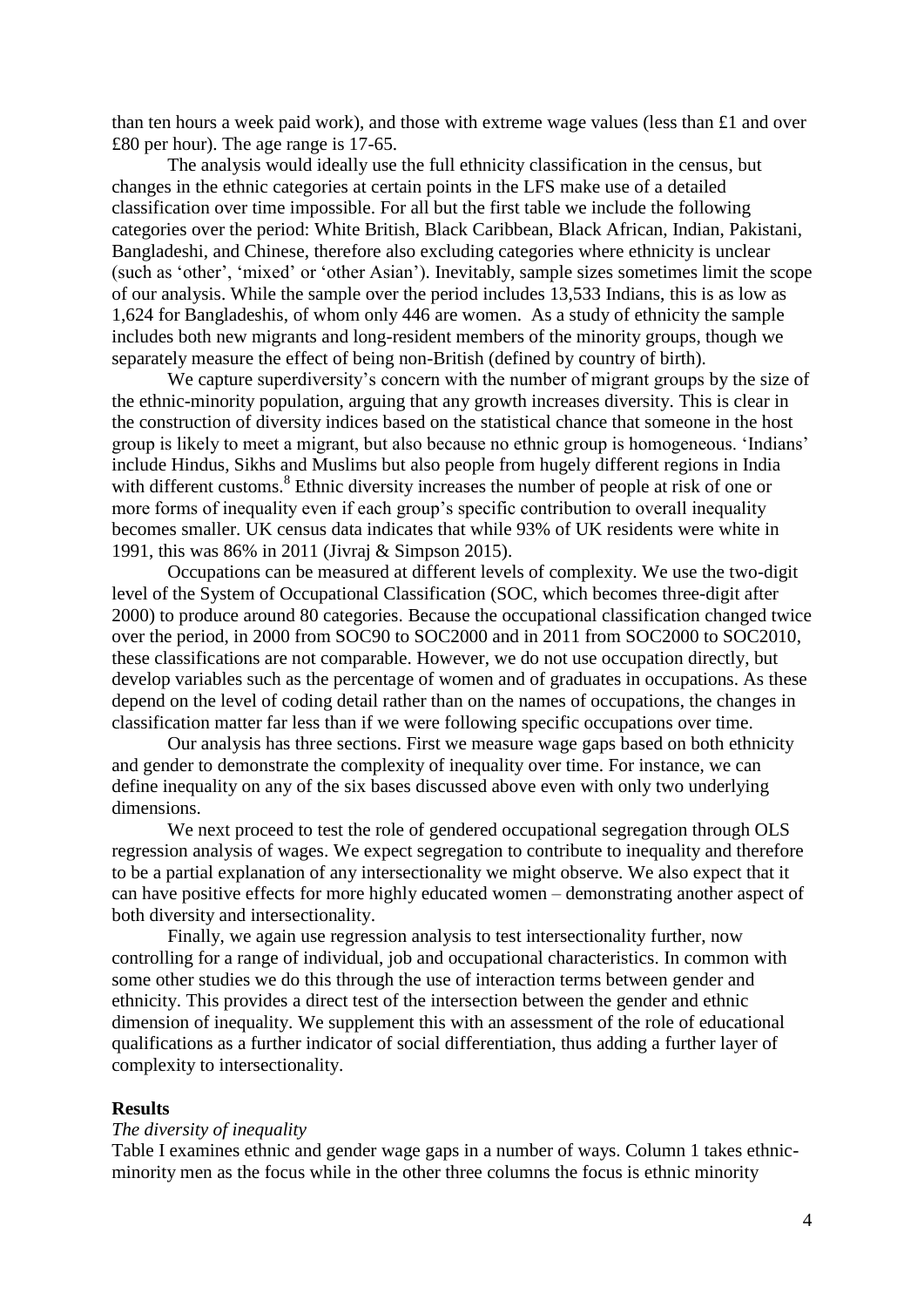women. A negative sign indicates a wage disadvantage for these groups, figures in bold a wage advantage. We also show change across two periods, comparing 1993-2000 to 2001-14. We include all groups in this table before restricting the analysis to the more homogenous groups listed in the methods section.

In the earlier period (Table Ia, column 1) ethnic-minority men mostly have a deficit relative to white British men, which is very substantial for Bangladeshis. In contrast, ethnicminority women mostly do better than white British women (column 2). The main exceptions are Pakistani and Bangladeshi women, though their gaps are far smaller than for the equivalent men. Despite this gender difference women earn less per hour than the equivalent men in all ethnic groups bar one. If we add the gender gap amongst the white British (not shown), which is about 25%, then the overall gender gap becomes far more prominent. As women in most ethnic minority groups earn more than white British women, this implies that for women gender rather than ethnicity is the main driver of their inequality. Men in ethnic minorities experience very substantial ethnic inequality, but they do have a gender advantage.

White British women have the largest gender gap and do worse than women in most minority groups. This gives little support to intersectionality theory. We can examine this more directly through looking only at the middle two columns of the table. If column 2 provides the ethnic part of the picture (from the viewpoint of ethnic minority women), column 3 shows the gender part. Only two groups, Indians and Pakistanis, have a deficit on both counts while only for the latter is this substantial. The overall picture, therefore, is not one of a double disadvantage for ethnic minority women. However, if we compare columns 1 and 4, women in nearly all ethnic-minority groups suffer a much larger deficit relative to white British men than ethnic-minority men do. This contrast is to the detriment of minority women. If we view inequality in terms of multi-group contrasts, therefore, outcomes are diverse, but we also see greater support for intersectionality.

Another aspect of diversity is change over time. The later period (2001-14), shown in Table Ib, reveals a very different picture in some respects. Column 1 shows a significant deterioration for ethnic-minority men. The position of minority women relative to white British women also worsens for most groups. Overall, therefore, we observe a clear decline in ethnic equality, though the wage gaps between white British and ethnic-minority women remain in the latter's favour. When we move to the third column there is a very noticeable improvement for ethnic minority women relative to the equivalent men. The gap for white British women against white British men remains the largest, at 16%, even though it is smaller than in the earlier period.

Viewed in intersectionalist terms, in the second period no groups of women have deficits against both white British women and ethnic minority men. Overall, we observe a decline in ethnic equality for both men and women at the same time as an improvement in gender equality. Indeed, if we look only at the first and last five years of the period, we would get more extreme change. Comparing minority to majority women as in column 2 would show that in the final five years only three minorities have a positive gap. The ethnic comparison continues to deteriorate, therefore. At the same time the negative gaps between minority women and men continue to reduce, indicating an improving equality on the gender dimension.

### TABLE I ABOUT HERE

The above shows a diversity of inequality which gives some, if only limited, support to intersectionality. While we are not able to infer this directly from the table, over the entire period if we were to rank all groups in broad terms we have white British men at the top, then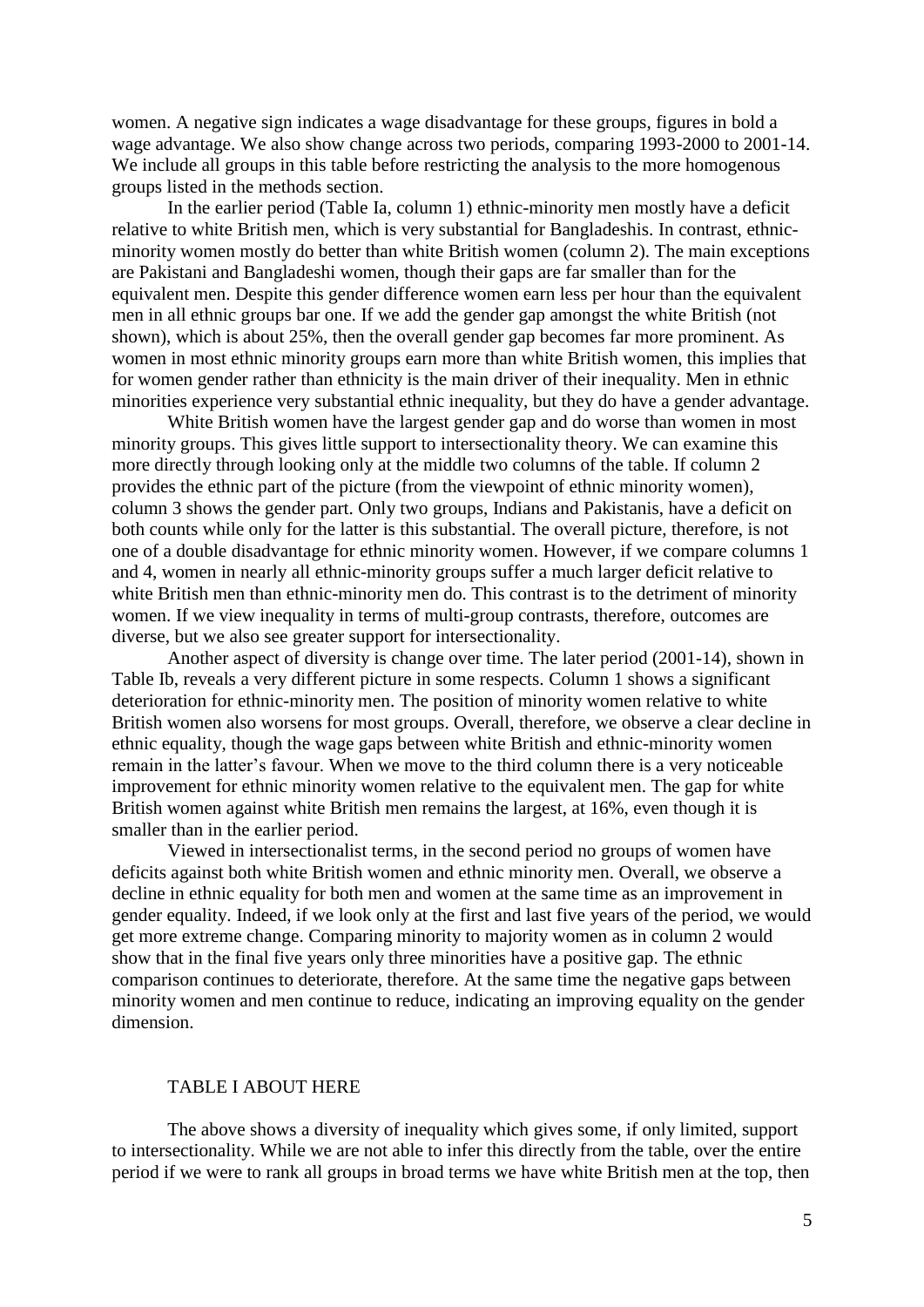men and women from four ethnic minority groups (Black Caribbean and African, Indian, and Chinese), followed by white British women, and at the bottom Pakistani and Bangladeshi men and women.

#### *The migration effect*

The aim of Table I is to give an overall picture of ethnic diversity and inequality in the UK, but this includes groups with no clear definition such as 'other'. From this point we restrict the following to the most homogeneous groups: black Caribbeans and Africans, Indians, Pakistanis, Bangladeshis and Chinese. Table I included migrants and the UK-born. In fact, based on the sample of employees used in the analysis, the majority by far of individuals within the ethnic groups (63%) are not born in the UK.

Table II compares migrant ethnic-minority women to white British men and women, and finally to ethnic-minority men. This shows a very striking difference to Table Ia. The wage gaps of non-British minority men against white British men in the first column are less than for the equivalent total ethnic groups and in two cases are even in favour of the minority groups. The equivalent gaps for women (relative to both white British women) are strongly in favour of the non-British groups, indicating a substantial ethnic advantage for migrant non-British women. The third column mostly shows an advantage for non-British women relative to their equivalent men. We therefore conclude that intersectionality for non-British women is in this period strongly positive. This picture reverses dramatically in the later period when outcomes are negative virtually throughout, with the recession probably being a major factor in this severe downturn (Fisher and Nandi 2015) . Intersectionality is pronounced but, at least defined as here – as an additive effect – it is not a consistent social condition.<sup>9</sup>

#### TABLE II ABOUT HERE

We argued above that inequality has also to be understood against a background of increasing diversity. Not only do we have a complex picture of inequality based on a range of contrasts, but as the minorities expand in size through both migration and fertility, then any inequalities we observe will affect more people. In the sample the ethnic minority employed population increases across the two above periods from 7.8% to 12.3%. It is clear from the above tables that Pakistanis and Bangladeshis suffer the greatest consistent inequality (men and women) and these two groups combined have grown from about half of one percent to nearly one percent of the entire sample. For these groups inequality is increasing for two reasons. We observe an increase in the intensity of ethnic inequality but also that this potentially affects more people.

#### *Occupational Segregation*

It was argued above that occupational segregation, which is linked to gender inequality, might be an important contributor to intersectionality if its negative effects are worse for ethnic minority women than for white British women. In Table III we provide results of a regression analysis, for men and women separately, where the dependent variable is the log of hourly wages. We include as explanatory variables the ethnic categories and the proportion of women in an occupation. <sup>10</sup> We do not include the proportion of ethnic minorities as this is collinear with ethnicity in some cases. In addition to a wide range of controls (not shown but listed at the bottom of the table) we include a variable denoting whether the respondents are British. This includes white British people and British minorities, so the coefficients of the ethnic minorities are as a result less affected by migrant status. Finally, we include interaction terms between the two occupational measures and the ethnic categories in order to see if their effects vary by ethnicity. As there is no clear change over time the results are for the entire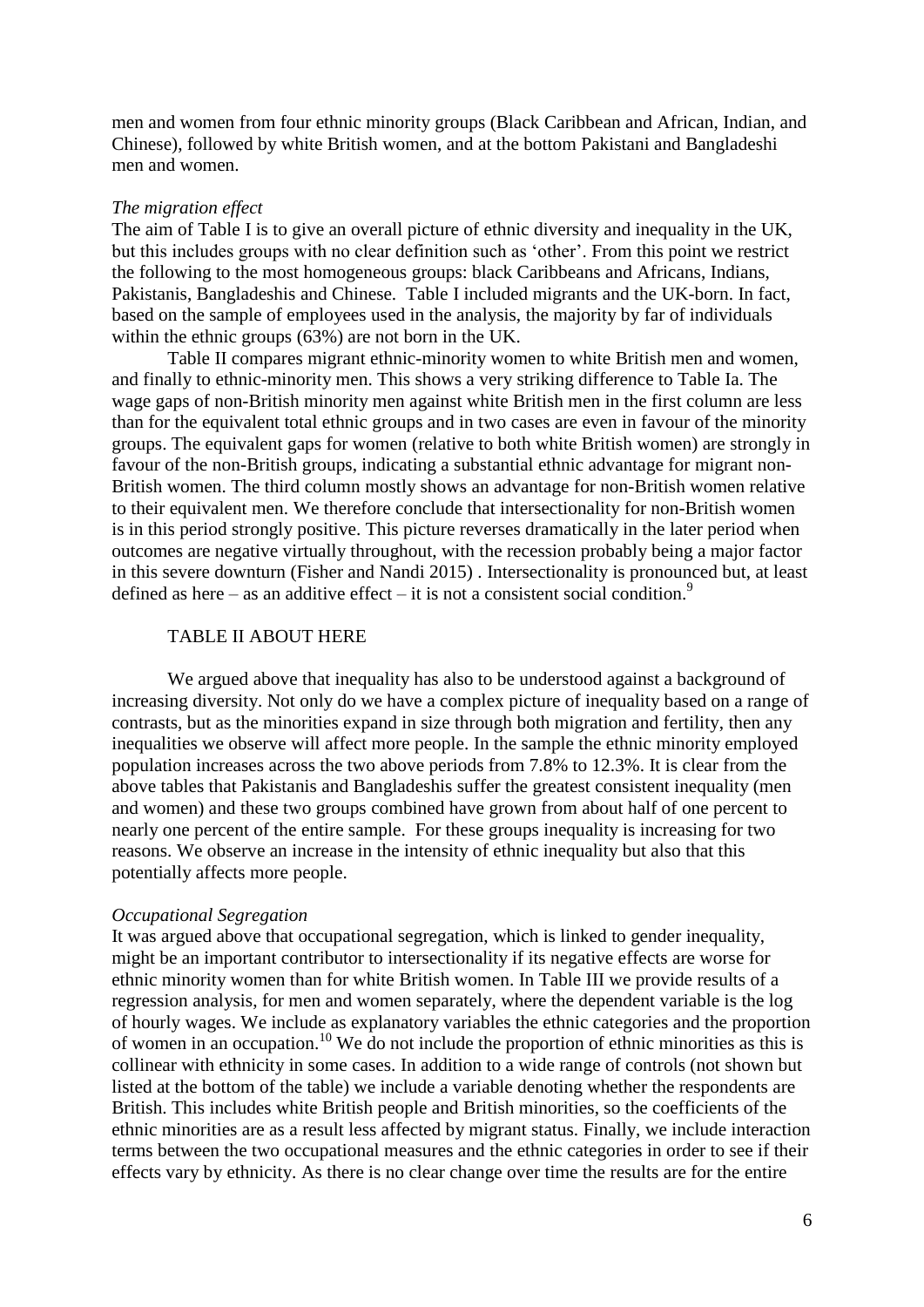period.

The effects for the ethnic groups in the first block are all negative, especially for men, but vary by group. These are best understood as effects for ethnic minorities in occupations with zero feminisation and graduate density as the effects for these two variables appear elsewhere in the table. Feminisation is negative and graduate density positive, but the latter effect, interestingly, is far greater. This main effect refers to the reference category of white British workers. The interaction terms, showing how these occupational characteristics differ in their effect for minorities, are negative for men in the case of feminisation and positive for graduate density. Precisely the reverse applies to women. Ethnic-minority women gain from feminisation relative to white British women but lose out from working in more graduate occupations. One possible factor, though this is purely conjectural, might be an undervaluation of non-British qualifications in the case of women. Not all these effects are statistically significant but they are strong enough to indicate that occupational segregation has distinct wage effects for ethnic-minority men and women,<sup>11</sup> and that ethnicity has additional effects to those of gender. Occupational closure – whatever its causes – adds to the complex nature of intersectionality, though demonstrating positive as well as negative effects.

### TABLE III ABOUT HERE

#### *Intersectionality*

Table IV produces a direct test of intersectionality through the use of interaction terms between gender and ethnicity, showing their *joint* effects on the dependent variable. It is unclear in the literature whether there should be a reinforcement effect (or double penalty) for ethnic-minority women for intersectionality to hold, or rather that the intersection is simply represented by the presence of the two main effects separately – that is, gender *and* ethnicity rather than gender *plus* ethnicity (Browne and Misra 2003: 498). In general, it has been found that interaction terms do not produce significant effects: being female and being from an ethnic minority both lower wages independently, but this masks considerable complexity, which we describe below. Table I shows that there seems to be little support for a double disadvantage of gender and ethnicity. We replicate this in the regression analysis of Table IV, controlling for individual and other characteristics, while showing the same contrasts. Table IVa presents the estimated main effects for gender, ethnicity and their interaction for the periods 1993-2000 and 2001-2014. This clearly shows that the relative gender gap has decreased, from white British women earning approximately 14% less than their male peers in 1993-2000 to 10% less in 2000-2014. While the penalties of ethnic minority men compared to white British men have also reduced over time, particularly for Bangladeshi workers, large gaps remain and for some groups such as Black Caribbeans, Indian and Pakistani workers there has been no real change. The interaction terms indicate how this ethnic gap differs for women, for whom it is much smaller and for many groups even nonexistent. In 1993-2000 it is only among Indian workers that there is a similar ethnic penalty among men and women, but in 2001-2014 Indian women have much lower penalties compared to white British women than Indian men compared to white British men. This sort of outcome is an important indicator of the complexity of the search for wage-based intersectionalities. The interaction term Indian\*female is 0.009 and not significant in 1993- 2000, but 0.051 and significant in 2000-2014. This positive interaction term means the Indian penalty among men  $(-0.093)$  is larger than among women  $(-0.093+0.051) = -0.042$ .

### TABLE IV ABOUT HERE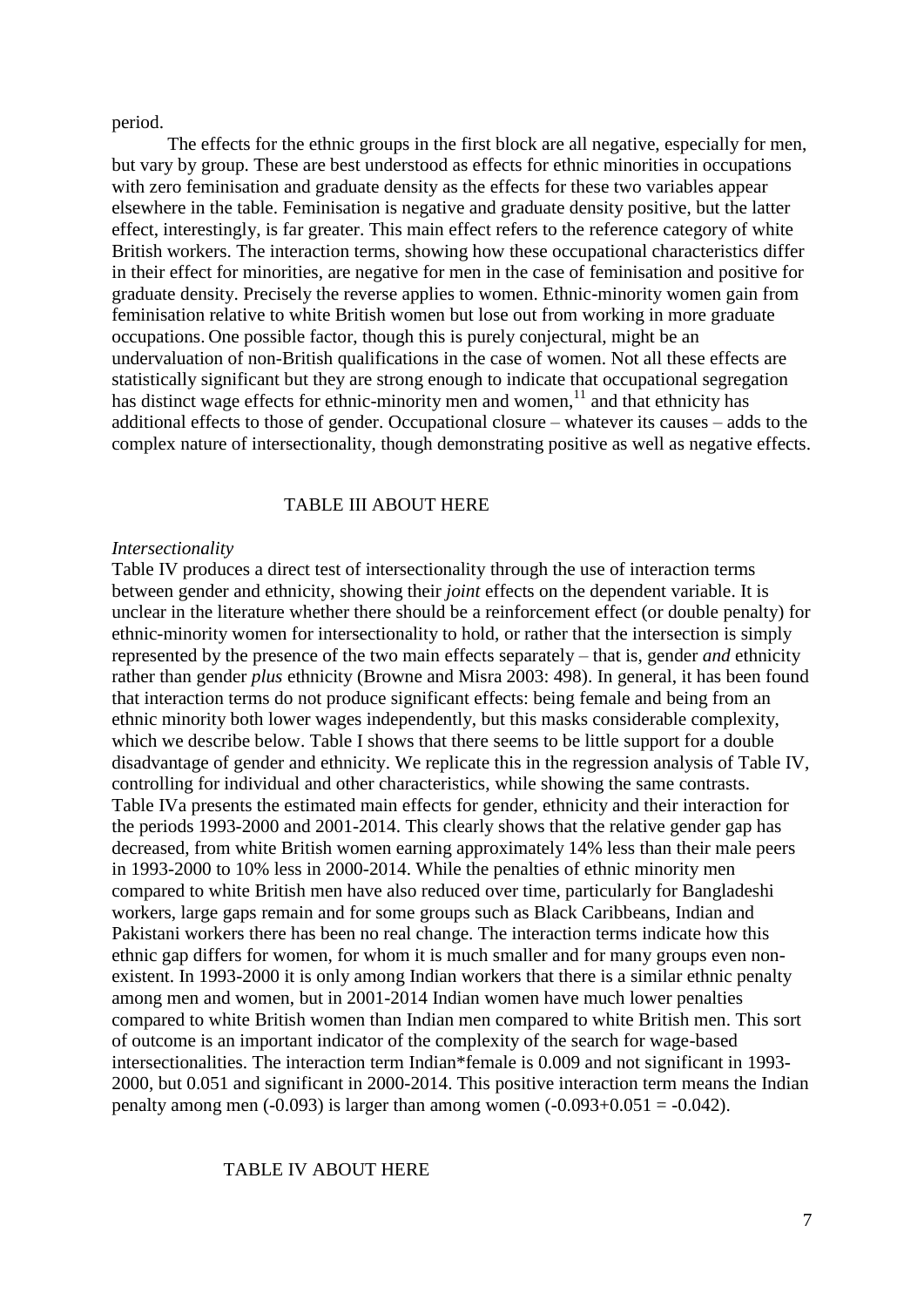It is therefore not enough to show only whether a specific interaction term is statistically significant. Table IVb shows the contrasts of minority groups compared to different reference groups, estimated from the coefficients presented in Table IVa. We are primarily interested in the gender and ethnic dimension of inequality, which means the second and third columns for the earlier period and the sixth and seventh for the latter in Table IVb. If both signs are negative for each group then we have a clear double disadvantage for minority women, where they are penalized for being female and being a minority. This applies to three groups in the earlier period but this joint effect is substantial only for Indian women, who earn 13% less than Indian men *and* 9% less than white British women. In no other case is it possible to say there is a significant intersection. Turning to the later period, Indian women still do relatively badly but far less so than previously.

Ethnic-minority women are not always badly paid relative to the equivalent men, taking into account factors such as education, age and job tenure which might influence outcomes. There is only one gap of over 10% in the earlier period and none in the second. In terms of the number of negative gaps in the earlier period both gender and ethnicity contribute to inequality, but in the later period ethnic inequality predominates (most minority women earn less than white British women).

Another way of looking at intersectionality is on the basis of the gap relative to white British men (incorporating both an ethnic and a gender dimension) and contrasting this with the gap between these and ethnic minority men (therefore adding a further gender dimension). It is very clear, if we compare the first and fourth columns in each half of the table, that the relative gaps are very much to the disadvantage of ethnic minority women. This, we might argue, is a clear vindication not only of intersectionality but of the need to take into account the diversity of inequality in assessing this.

One problem with the use of OLS which might contribute to the limited findings of intersection in studies employing this method is that it takes no account of the distribution of wages within each group. The essential point of intersectionality is the concept of a double oppression, which is of little relevance to more highly privileged women (Brown and Misra 2003; McCall 2005). We could include social class as another dimension of intersectionality but the close association between class and wages means this is not viable here. Instead we use education, noting first that ethnic minority women are more likely to be graduates than both white British women and some ethnic-minority men, while they are less likely to have low levels of education (GCSE or below) than both. Table V repeats the analysis of Table IV but now divided by educational level. Again only Indian women have significant wage gaps based on both gender and ethnicity, but this is greatest for those with limited education. Education is one way out of low wages based on both gender and ethnicity.

## TABLE V ABOUT HERE

### **Conclusions**

In this paper we have analysed whether women from ethnic minorities suffer a double wage penalty on the basis of both their ethnicity and their gender while at the same time arguing that we must expect a complex set of effects which undermines the value of single categories of inequality. Some writers on intersectionality might argue that any categories on which such analysis can be based are socially constructed. However, while categorisation is necessary if we are to measure inequality (McCall 2005: 1785), the idea of deconstructing social categories is in some measure reflected in our emphasis on superdiversity as an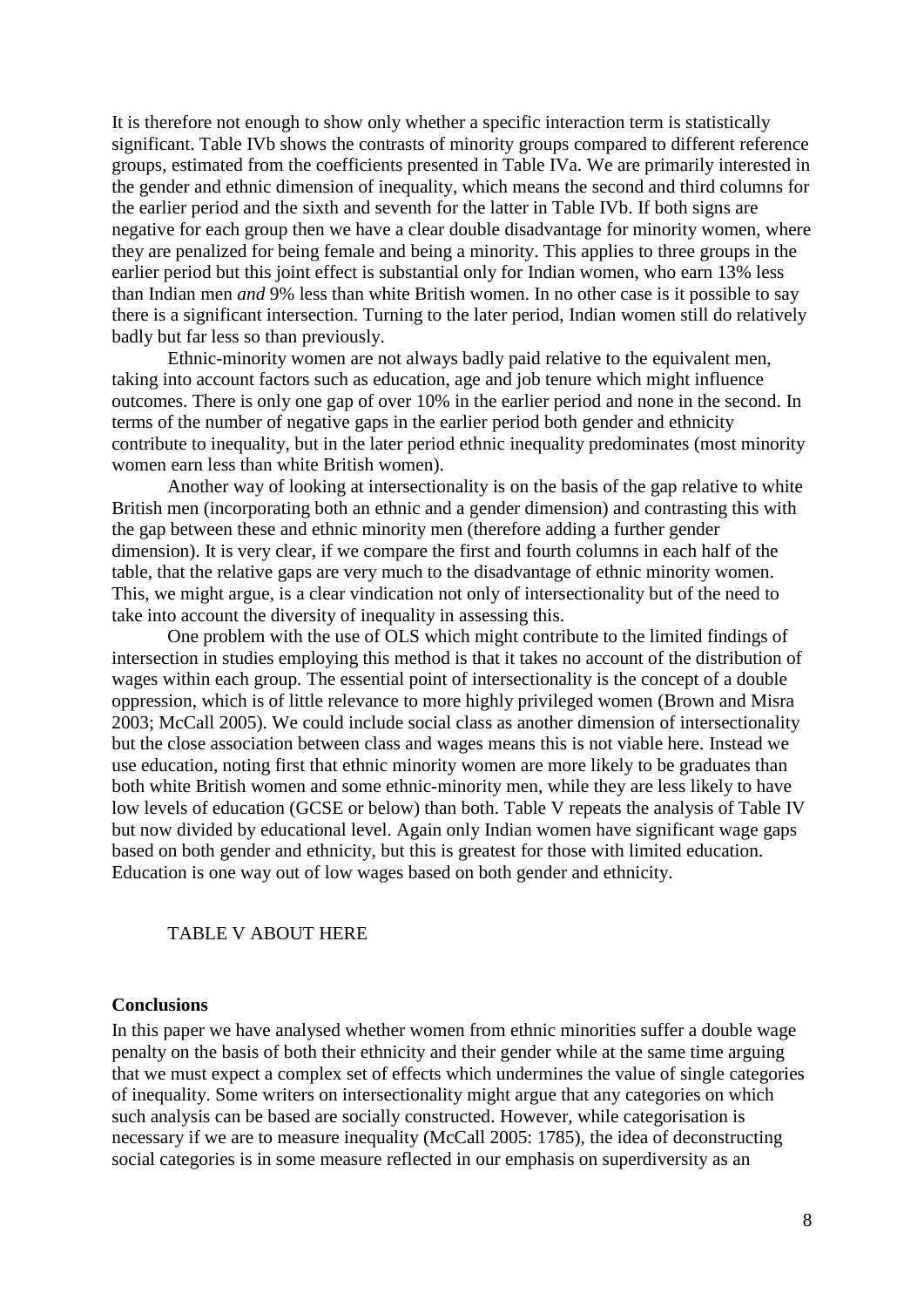opposing theme. McCall's 'complexity of intersectionality' meets Vertovec's 'diversification of diversity' because with the growth in the salience of ethnic minorities in many societies, whether through population growth or migration, both add to and fragment the inequalities social groups face. This is the central argument we make in suggesting a 'diversification of inequality'. $^{12}$ 

We showed that in the first period we examine (1993-97) there is indeed some intersectionality, but this largely disappears in the second period (2010-14). While it is possible that this is a temporary improvement it does seem that gender and ethnic inequalities are increasingly divergent: they move in opposite directions over time. It is also the case that while gender inequality remains, if at a declining level, the minorities vary greatly in the extent of inequality relative to white British employees. White British men are paid the most on average but some ethnic-minority men *and* women in broad terms come second. White British women come next and last of all Pakistanis and Bangladeshis, both men and women. We therefore find limited evidence of a general wage-based intersectionality though there is a partial double deficit for women from (or from families from) the Indian subcontinent.<sup>13</sup> Part of this may be related to occupational segregation as our results suggest that ethnic minority women seem to gain more than white British women from occupational feminisation while gaining less from working in more professional occupations.

If we find only limited evidence for intersectionality based on hourly wages we do find a great diversity of outcomes for ethnic-minority women, where migrant status, feminisation, and education all play a role in this differentiation. This, we argue, suggests that we need to take into account the growing size and diversity of the ethnic population in understanding the distribution of social welfare. While inequality is declining in intensity (wage gaps are getting smaller) it is expanding overall because the ethnic minorities themselves are expanding and becoming internally more complex. It is therefore difficult to pick up the myriad intersections that exist. If it were possible to sum these smaller intersections across the whole spectrum of society we might well observe not a decline but a widening reach of inequality. This more complex picture suggests to us both a diversification and an expansion of inequality.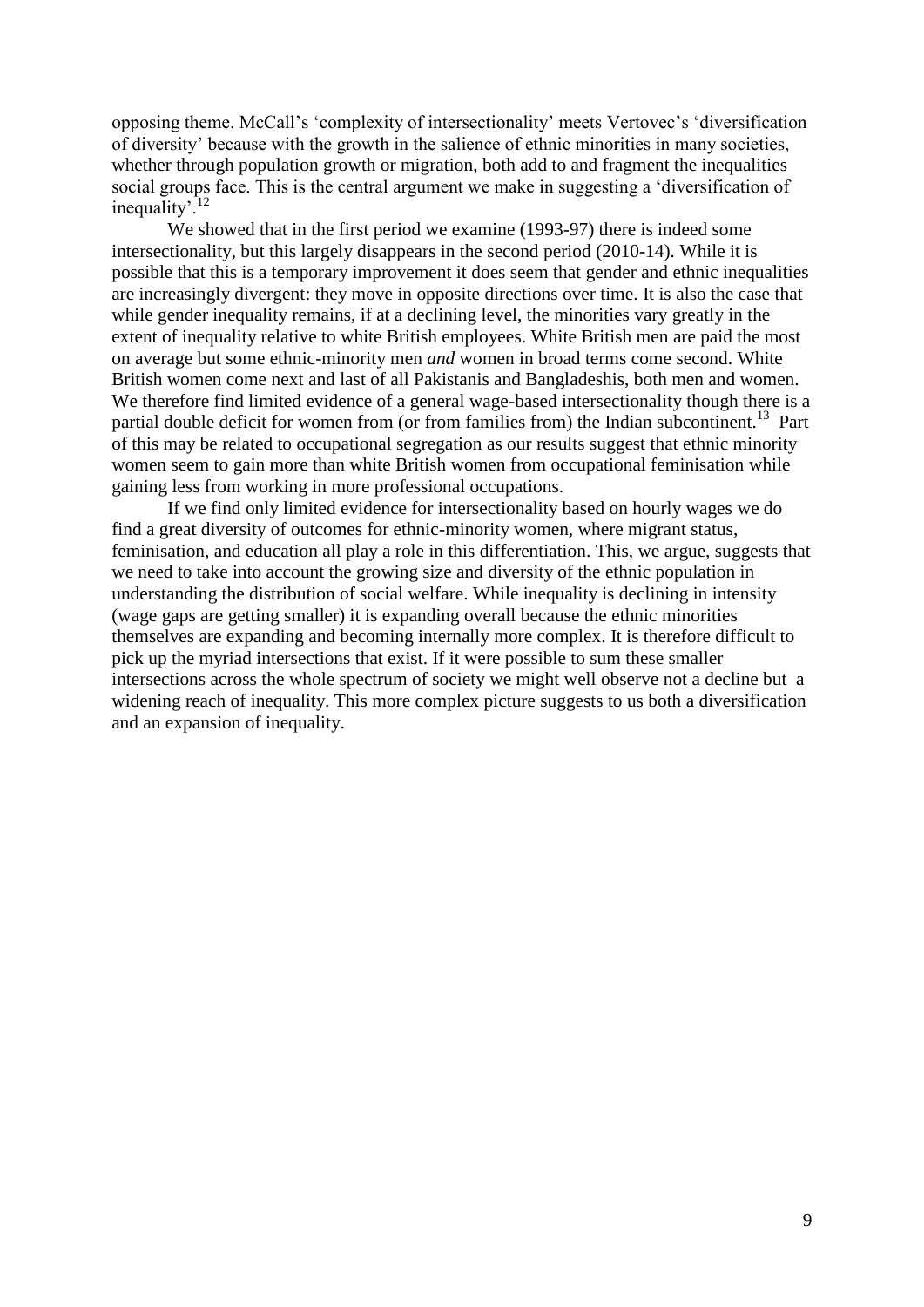# **References**

**Belfield, C., Blundell, R., Cribb, J., Hood, A. and Joyce, R.** 2017 'Two Decades of Income Inequality in Britain: The Role of Wages, Household Earnings and Redistribution', *Economica*, **84**: 157-179.

**Bettio, F. and Verashchagina, A.** 2009 *Gender Segregation in the Labour Market: Root Causes, Implications and Policy Responses in the EU,* European Commission.

**Blackaby, D., Leslie, D., Murphy, P., and O'Leary, N.** 2002 'White/ethnic

Minority Earnings and Employment Differentials in Britain: Evidence from the LFS." *Oxford Economic Papers*. 54: 270–297.

**Blau, F. D. and Kahn, L.M.** 2003 'Understanding International Differences in the Gender Pay Gap', *Journal of Labour Economics*, **21(1)**: 106–44.

**Brah, A. and Phoenix, A.** 2004 'Ain't I a Woman? Revisiting Intersectionality?', *Journal of International Women's Studies* 5(3): 75-86

**Brandolini, A. and Smeeding, T.** 2009 'Income Inequality in Richer and OECD Countries', in Salverda, W., Nolan, B. and Smeeding, T. (ed's) 2009 *The Oxford Handbook of Economic Inequality*, Oxford: Oxford University Press : 71-100.

**Browne, E. and Misra, J.** 2003 'The Intersection of Gender and Race in the Labor Market', *Annual Review of Sociology* 29: 487-513.

**Brynin, M. and Longhi, S.** 2015 The Effect of Occupation on Poverty among Ethnic Minority Groups, York: *JRF Report*

**Brynin, M. and Güveli, A.** 2012 'Understanding the ethnic pay gap in Britain, *Work, Employment, and Society*, 26(4): 574-87

**Brynin, M. and Perales, F.** 2016 'Gender Wage Inequality: the De-gendering of the Occupational Structure', *European Sociological Review*, 32(1): 162-74.

**Bukodi, E. and Dex, S.** 2010 'Bad Start: Is there a Way Up? Gender Differences in the Effect of Initial Occupation on Early Career Mobility in Britain', *European Sociological Review*, 26: 431-446.

**Clark, K. and Drinkwater, S.** 2007. *Ethnic Minorities in the Labour Market: Dynamics and Diversity*, Bristol: Policy Press.

**Crenshaw, K**. 1989 'Demarginalizing the Intersection of Race and Sex: A Black Feminist Critique of Antidiscrimination Doctrine, Feminist Theory and Antiracist Policies', *University of Chicago Legal Forum*, **1** (8): 138-167

**Czaika, M. and de Haas, H.** (2014) 'The Globalization of Migration: Has the World become more Migratory?', *International Migration Review* 48(2): 283-323.

**Demireva, N.** 2011 'New Migrants in the UK: Employment Patterns and Occupational Attainment,' *Journal of Ethnic and Migration Studies* 37 (4): 637-655

**Dustmann, C. and Fabbri, F.** 2005 'Immigrants in the British Labour Market', *Fiscal Studies* 26 (4): 423–70*.*

**Dustmann, C., and Theodoropoulos, N.** 2010 'Ethnic Minority Immigrants and Children in Britain,' *Oxford Economic Papers* 62, 209–233.

**Elliott, R. and Lindley, J.** 2008 'Immigrant Wage Differentials, Ethnicity and Occupational Segregation', *Journal of the Royal Statistical Society (Series A)* 171 (3): 645–71.

**England, P.** 1992 *Comparable Worth: Theories and Evidence*, New York: Aldine de Gruyter **England, P.** 2010 'The Gender Revolution Uneven and Stalled', *Gender & Society* 24(2): 149-66

**Epstein, G.S., Gafni, D. and Siniver, E.** 2015 'Even Education and Experience Has Its Limits: Closing the Wage Gap*'*, London: *CREAM Discussion Paper* 01/15.

**Fisher, P. and Nandi, A.** 2015 *Comparing Economic Wellbeing across Ethnic minority Groups before and after the Period of Recession and Austerity*, York: JRF Report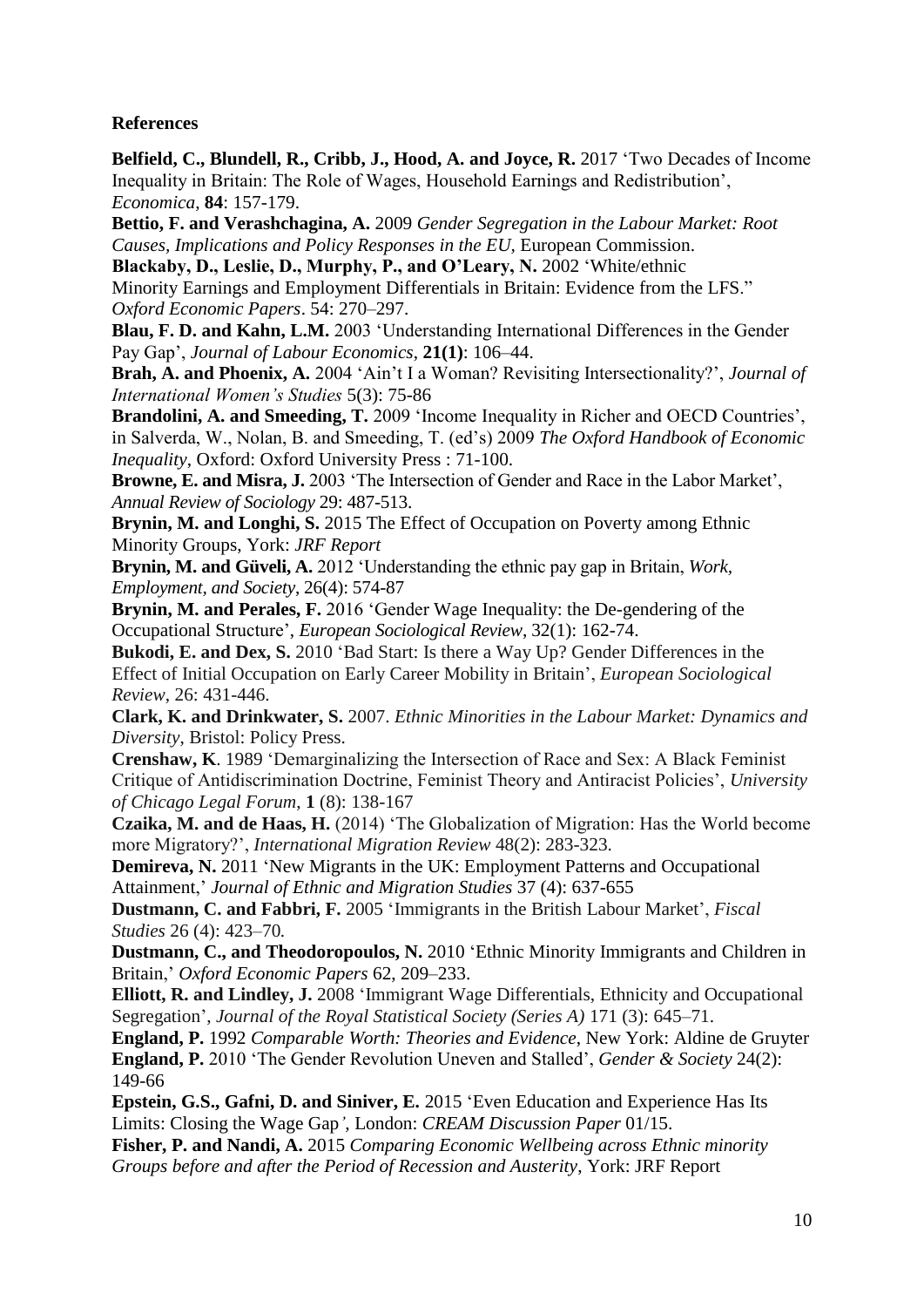**Gebel, M. & Pfeiffer, F.** 2010. 'Educational Expansion and its Heterogeneous Returns for Wage Workers', *Schmollers Jahrbuch*, 130: 19-42.

**Goldin, C.** 2008 'The Rising (and then Declining) Significance of Gender' in F. Blau, M. Brinton and D. Grusky (eds.) *The Declining Significance of Gender?* New York: Russell Sage Foundation, 67–95.

**Heath, A. and Cheung, S.** 2006 *Ethnic Penalties in the Labour Market: Employers and Discrimination*, Leeds: Department for Work and Pensions.

Heath, A. and McMahon, D. 1997 'Education and Occupational Attainments: the Impact of Ethnic Origins' in V. Karn (ed.) *Ethnicity in the 1991 Census*, London: TSO.

**Hester, C., Meyer, C. and Raphael, S.** 2012 'The Evolution of Gender Employment Rate Differentials within Racial Grouns in the United States', *The Journal of Legal Studies* 41(2): 385-418.

**Hills, J.** (ed) 1996 *New Inequalities: The Changing Distribution of Income and Wealth in the United Kingdom*, Cambridge: Cambridge University Press

**IWPR (Institute for Women's Policy Research)** March 2016 'The Gender Wage Gap 2015: Earnings Differences by Race and Ethnicity, IWPR Fact Sheet.

**Jivraj, S. and Simpson, L. 2015** "How has ethnic diversity grown?" in Jivraj, S. and Simpson, L. (eds) "Ethnic identity and inequalities in Britain", Policy Press: Bristol, UK, pp.19-32.

**Johansson, M. and Sliwa, M.** 2016 "It is English and There is no Alternative": Intersectionality, Language and Social/Organizational Differentiation of Polish Migrants in the UK', *Gender, Work and Organization* 23(3): 296-309.

**Johnston, R., Khattab, N. and Manley, D.** 2015 'East versus West? Over-qualification and Earnings among the UK's European Migrants', *Journal of Ethnic and Migration Studies* 41( 2): 196-218

**Joshi, A., Son, J. and Roh, H.** 2015 'When Can Women Close the Gap? A Meta-Analytic Test of Sex Differences in Performance and Rewards', *Academy of Management* 58 (5): 1516-45

**Kilbourne, B., England, P., and Beron, K.** 1994 'Effects of Individual, Occupational, and Industrial Characteristics on Earnings: Intersections of Race and Gender', *Social Forces* 72: 1149-76.

**Lang, K. and Lehmann, J.-Y.K.** 2012 'Racial Discrimination in the Labor Market: Theory and Empirics', *Journal of Economic Literature* 50(4): 959-1006.

**Levanon, A., England, P. and Allison, P.** 2009 Occupational Feminization and Pay: Assessing Causal Dynamics Using 1950-2000 Census Data, *Social Forces* 88(2): 865–92.

**Li, J. and Heath, A.** 2016 'Class Matters: A Study of Minority and Majority Social Mobility in Britain, 1982-2011, *American Journal of Sociology* 122(1): 162-200.

**Longhi, S. and Brynin, M.** 2017 *The Gender Wage Gap*, report for the Equality and Human Rights Commission, London.

**Longhi, S., Nicoletti, C. and Platt, L.** 2013 'Explained and Unexplained Wage Gaps across the Main Ethno-religious Groups in Great Britain', *Oxford Economic Papers* 65 (2): 471–93. **McCall, L.** 2001 'Sources of Racial Wage Inequality in Metropolitan Labor Markets: Racial Ethnic and Gender Differences', *American Sociological Review* 66(4): 520-42.

**McCall, L.** 2005 'The Complexity of Intersectionality', *Journal of Women in Culture and Society* 30(3): 1771-1800

**Meissner, F. and Vertovec, S.** 2015 'Comparing Super-diversity', *Ethnic and Racial Studies*, 38(4): 541-55.

**Murphy, E. and Oesch, D.** 2015 'The Feminization of Occupations and Change in Wages: A Panel Analysis of Britain, Germany, and Switzerland', *Social Forces* 17: 1-35.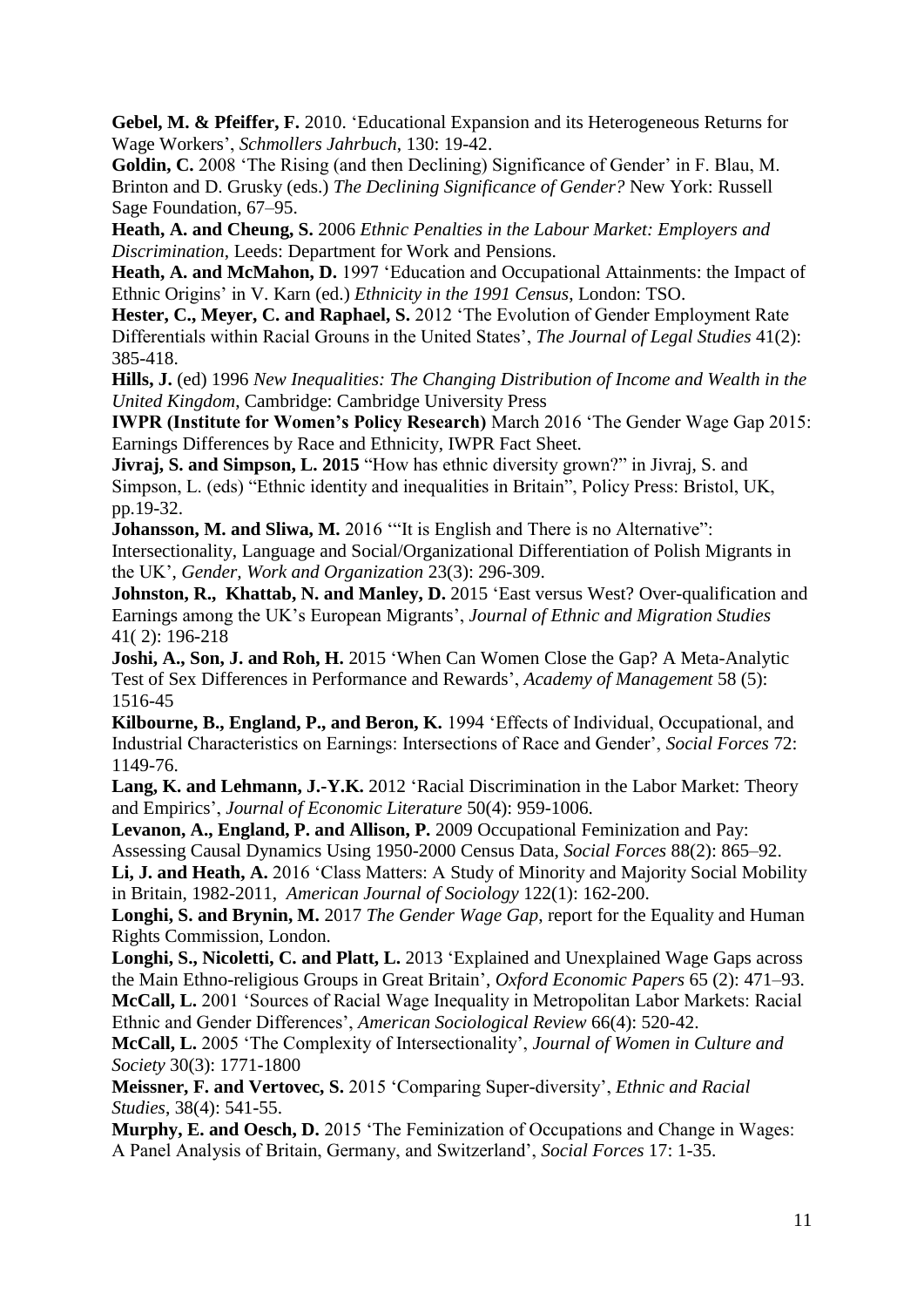**Mutsaers, P. and Swanenberg, J.** 2012 'Super-diversity at the Margins? Youth Language in North Brabant, The Netherlands', *Sociolinguistic Studies* 6.1: 65-89.

**Olsen, W., Heuvelman, H., Gash, V. and Vandecasteele, L.** 2010 *The Gender Wage Gap in the UK 1995-2007: Part 2*, University of Manchester: Cathy Marsh Centre for Census and Survey Research/London: Government Equalities Office.

**Platt, L.** 2005 'The Intergenerational Social Mobility of Minority Ethnic Groups', *Sociology* 39 (3): 445–61.

**Rubery, J. and Rafferty, A.** 2013 'Women and Recession Revisited', *Work, Employment and Society* 27(3): 414-32.

**Salverda, W., Nolan, B. and Smeeding, T.** (ed's) 2009 *The Oxford Handbook of Economic Inequality*, Oxford: Oxford University Press

**Stainback, K. and Tomaskovic-Devey, D.** 2012 *Documenting Desegregation: Racial and Gender Segregation in Private-SectorEmployment since the Civil Rights Act*, New York: Russell Sage Foundation.

**Strand, S.** 2014a. 'Ethnicity, Gender, Social Class and Achievement Gaps at Age 16: Intersectionality and "Getting it" for the White Working Class', *Research Papers in Education*, 29(2)

**Strand, S.** 2014b. 'School Effects and Ethnic, Gender and Socio-Economic Gaps in Educational Achievement at Age 11', *Oxford Review of Education* 40(2): 223-45.

**van Tubergen F.** 2006 *Immigrant Integration: A Cross-national Study*, New York: LFB Scholarly Pub. LLC.

**Vertovec, S.** 2007 'Super-diversity and its Implications," *Ethnic and Racial Studies* 30(6): 1024-1054

**Vertovec, S.** 2013 'Reading 'super-diversity', [http://www.mmg.mpg.de/online](http://www.mmg.mpg.de/online-media/blogs/2013/reading)[media/blogs/2013/reading](http://www.mmg.mpg.de/online-media/blogs/2013/reading) super-diversity

**Vizard, P.** 2009 'The Equality and Human Rights Commission: A New Point of Departure in the Battle against Discrimination and Disadvantage', in Hills, J., Sefton, T. and Stewart, K. (ed's) *Towards a More Equal Society?: Poverty, Inequality and Policy since 1997*, Bristol: The Policy Press: 293-318.

**Weichselbaumer, D. and Winter-Ebmer, R.** 2005 'A Meta-analysis of the International Gender Wage Gap' *Journal of Economic Surveys*, 19(3): 479-508

**Zhou M.** 1997 'Segmented Assimilation: Issues, Controversies, and Recent Research on the New Second Generation', *International Migration Review* 31:975-1008.

**Zschirnt, E. & Ruedin, D.** 2016 'Ethnic Discrimination in Hiring Decisions: a Meta-analysis of Correspondence Tests 1990-2015', *Journal of Ethnic and Migration Studies*, 42 (7): 1115-1134.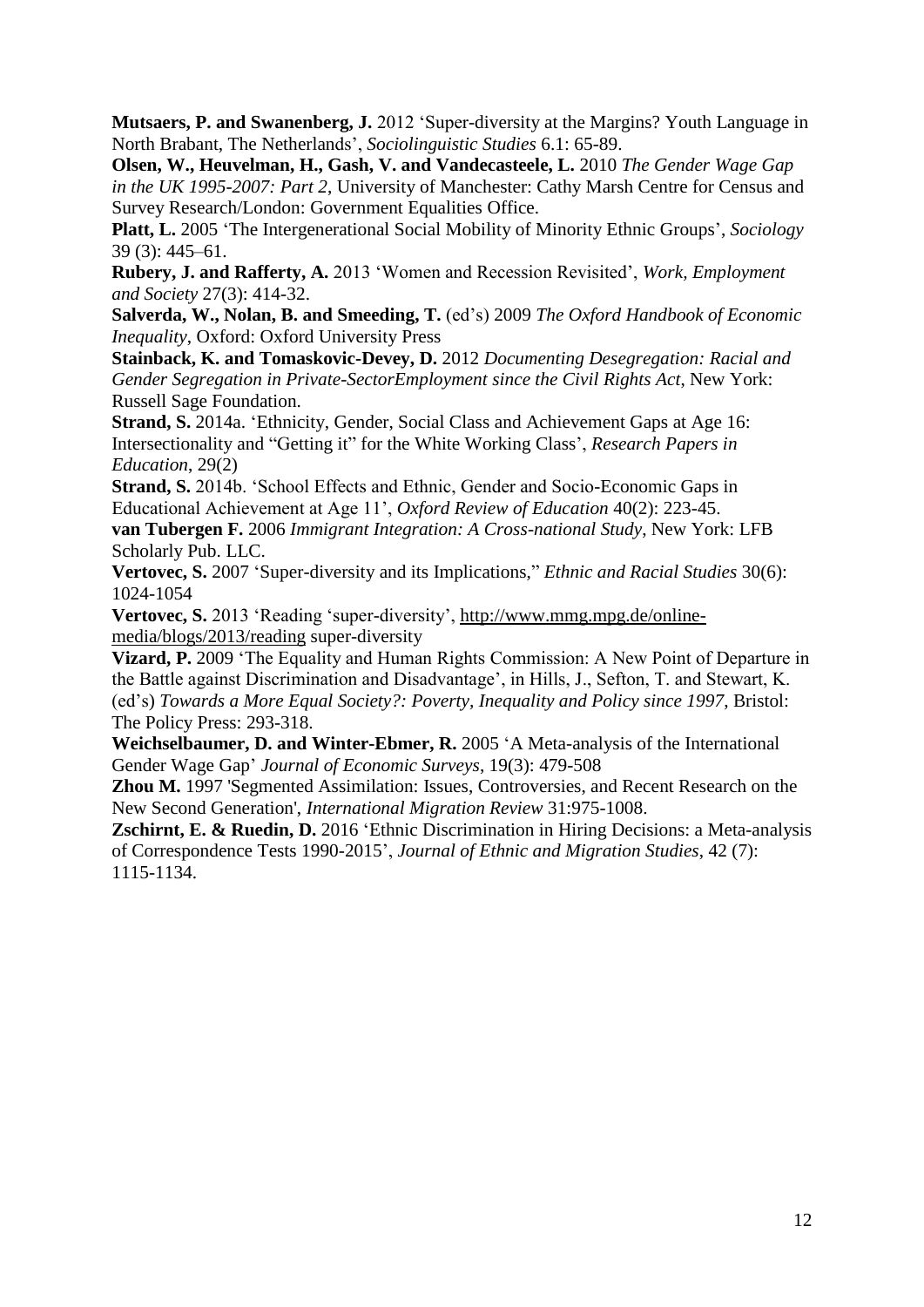# **Tables**

|                    |                 | $\overline{2}$       | 3               | $\overline{4}$  |  |
|--------------------|-----------------|----------------------|-----------------|-----------------|--|
|                    | Ethnic minority | Ethnic minority      | Ethnic minority | Ethnic minority |  |
|                    | men - white     | women - white        | women - ethnic  | women - white   |  |
|                    | British men     | <b>British women</b> | minority men    | British men     |  |
| White non-         | 9.21            | 16.75                | $-19.30$        | $-11.87$        |  |
| <b>British</b>     |                 |                      |                 |                 |  |
| <b>Black</b>       | $-8.27$         | 11.06                | $-8.60$         | $-16.16$        |  |
| Caribbean          |                 |                      |                 |                 |  |
| <b>Black</b>       | $-8.04$         | 5.58                 | $-13.33$        | $-20.30$        |  |
| African            |                 |                      |                 |                 |  |
| <b>Black</b> other | $-7.88$         | 12.00                | $-8.53$         | $-15.43$        |  |
| Indian             | $-3.36$         | $-0.08$              | $-21.73$        | $-25.14$        |  |
| Pakistani          | $-21.78$        | $-8.79$              | $-11.98$        | $-31.15$        |  |
| Bangladeshi        | $-39.19$        | $-4.55$              | 18.64           | $-27.95$        |  |
| Chinese            | $-4.21$         | 18.20                | $-6.85$         | $-10.77$        |  |
| Other Asian        | 4.37            | 9.93                 | $-20.49$        | $-17.02$        |  |
| Other              | $-5.00$         | 11.17                | $-11.67$        | $-23.89$        |  |

**Table Ia: % pay gaps of ethnic minority men and women against white British men and women, and each other 1993-2000 (wage gaps in favour of ethnic-minority in bold)** 

**Table Ib: % pay gaps of ethnic minority men and women against white British men and women, and each other, 2001-14 (wage gaps in favour of ethnic-minority in bold)**

|                    |                 | $\overline{2}$       | 3               | 4               |  |
|--------------------|-----------------|----------------------|-----------------|-----------------|--|
|                    | Ethnic minority | Ethnic minority      | Ethnic minority | Ethnic minority |  |
|                    | men - white     | women - white        | women - ethnic  | women - white   |  |
|                    | British men     | <b>British women</b> | minority men    | British men     |  |
| White non-         | $-2.19$         | 6.15                 | $-9.16$         | $-11.14$        |  |
| <b>British</b>     |                 |                      |                 |                 |  |
| <b>Black</b>       | $-4.09$         | 10.78                | $-3.30$         | $-7.26$         |  |
| Caribbean          |                 |                      |                 |                 |  |
| <b>Black</b>       | $-11.14$        | 2.02                 | $-3.89$         | $-14.59$        |  |
| African            |                 |                      |                 |                 |  |
| <b>Black other</b> | $-10.08$        | 6.74                 | $-0.06$         | $-10.65$        |  |
| Indian             | $-3.03$         | 5.73                 | $-8.73$         | $-11.49$        |  |
| Pakistani          | $-23.27$        | $-6.99$              | 1.47            | $-22.14$        |  |
| Bangladeshi        | $-32.37$        | $-9.60$              | 11.89           | $-24.33$        |  |
| Chinese            | $-3.95$         | 9.43                 | $-4.62$         | $-8.39$         |  |
| Other Asian        | $-12.62$        | $-0.93$              | $-5.08$         | $-17.07$        |  |
| Other              | $-10.93$        | 2.70                 | $-3.41$         | $-14.03$        |  |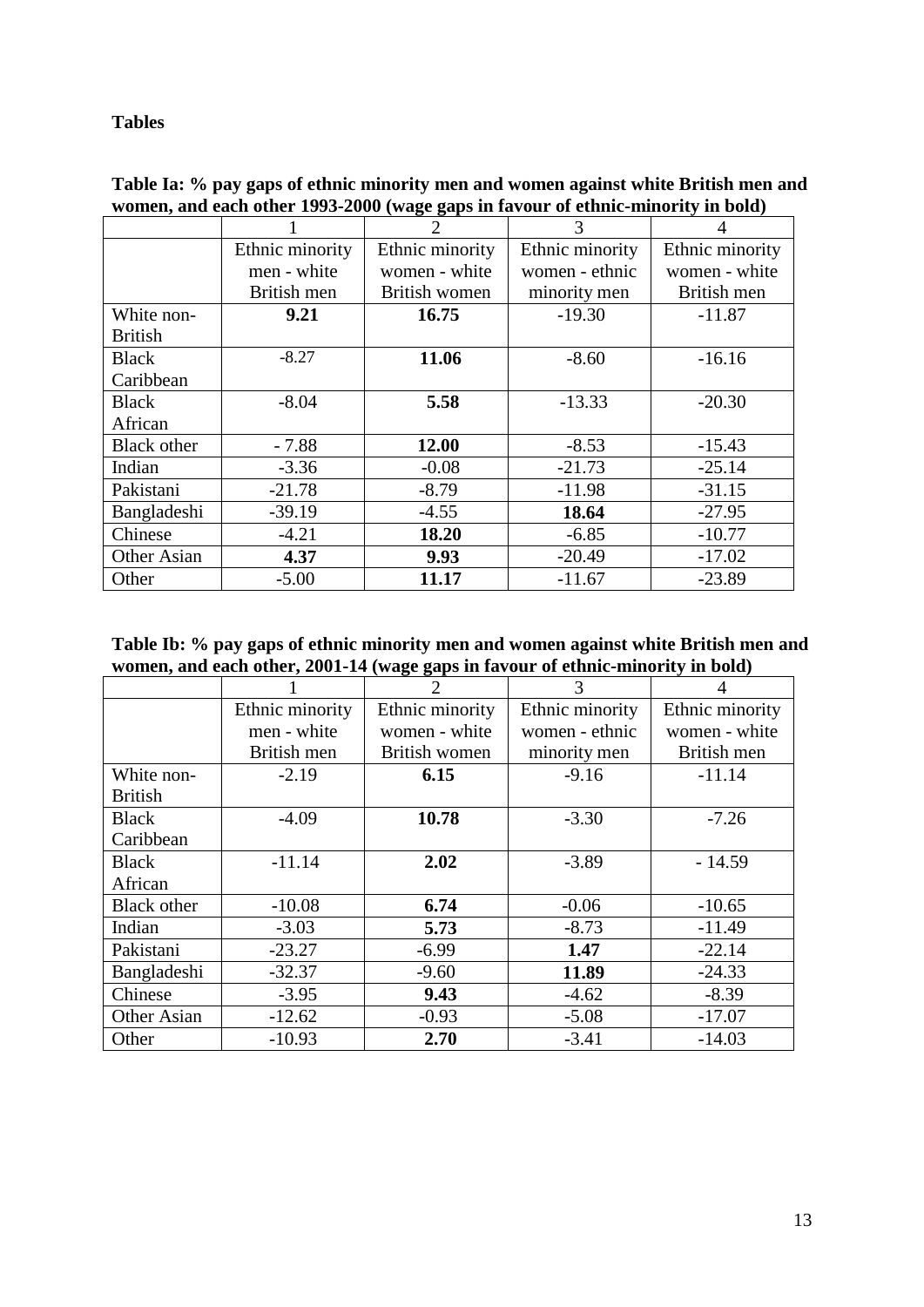**Table IIa: % pay gaps of ethnic minority migrant men against white British men and ethnic minority migrant women against white British men, white British women and men from the same minority, 1993-2000 (wage gaps in favour of migrant group in bold)**

|              | Migrant men - | Migrant women   | Migrant women     | Migrant women |
|--------------|---------------|-----------------|-------------------|---------------|
|              | white British | - white British | - ethnic minority |               |
|              | men           | women           | men               | men           |
| <b>Black</b> | $-1.17$       | 20.37           | 0.17              | $-9.13$       |
| Caribbean    |               |                 |                   |               |
| <b>Black</b> | $-4.21$       | 17.79           | $-3.15$           | $-11.08$      |
| African      |               |                 |                   |               |
| Indian       | 4.53          | 16.75           | 0.71              | $-11.87$      |
| Pakistani    | $-18.19$      | 5.27            | 3.14              | $-20.53$      |
| Bangladeshi  | $-32.08$      | 7.96            | 6.54              | $-18.58$      |
| Chinese      | 4.61          | 29.16           | 22.09             | $-2.50$       |

**Table IIb: % pay gaps of ethnic minority migrant men against white British men and ethnic minority migrant women against white British men, white British women and men from the same minority, 2001-2014 (wage gaps in favour of migrant group in bold)**

|              | Migrant men - | Migrant women   | Migrant women     | Migrant women   |
|--------------|---------------|-----------------|-------------------|-----------------|
|              | white British | - white British | - ethnic minority | - white British |
|              | men           | women           | men               | men             |
| <b>Black</b> | $-10.72$      | $-1.94$         | $-15.77$          | $-17.91$        |
| Caribbean    |               |                 |                   |                 |
| <b>Black</b> | $-13.47$      | $-4.04$         | $-11.88$          | $-19.68$        |
| African      |               |                 |                   |                 |
| Indian       | $-5.57$       | $-4.89$         | $-18.95$          | $-20.38$        |
| Pakistani    | $-26.09$      | $-14.24$        | $-10.07$          | $-28.21$        |
| Bangladeshi  | $-38.65$      | $-12.13$        | $-10.16$          | $-26.45$        |
| Chinese      | $-5.50$       | 5.22            | $-8.56$           | $-11.92$        |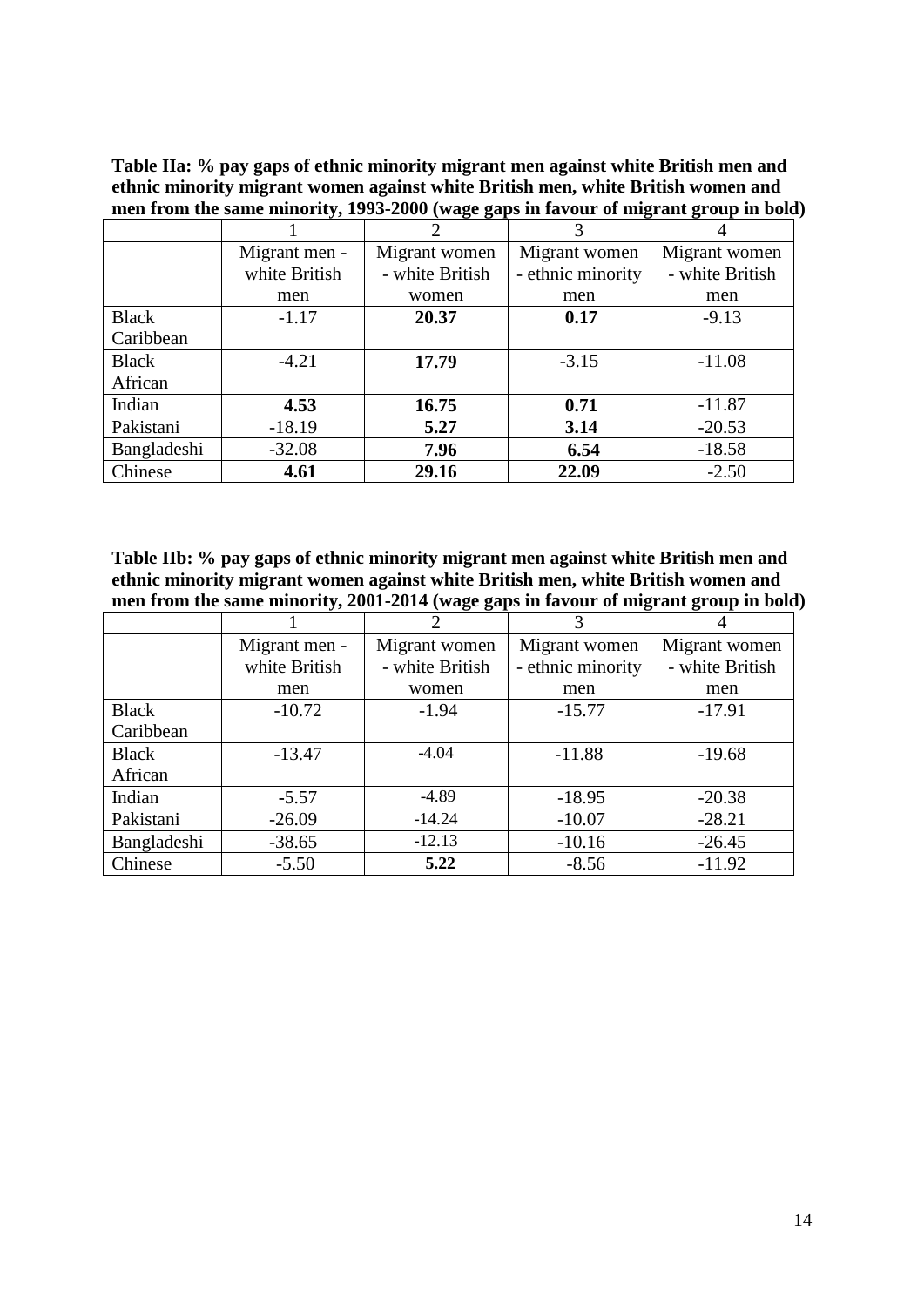**Table III: OLS regression with log hourly wages as the dependent variables, showing effects of ethnicity and interactions between ethnicity and (1) proportion female and (2) proportion graduate in occupations, 1993-2014 (LFS)**

|                        | Men                     | Women                 |
|------------------------|-------------------------|-----------------------|
| <b>Black Caribbean</b> | $-0.05***$              | $-0.02$               |
| <b>Black African</b>   | $-0.13***$              | $-0.10***$            |
| Indian                 | $-0.08***$              | $-0.13***$            |
| Pakistani              | $-0.14$                 | $-0.02$               |
| Bangladeshi            | $-0.20***$              | $-0.10$               |
| Chinese                | $-0.02$                 | 0.03                  |
| Proportion female      | $-0.15***$              | $-0.06***$            |
| *Black Caribbean       | 0.04                    | $0.06*$               |
| *Black African         | $\frac{0.16^{***}}{2}$  | $0.14***$             |
| *Indian                | $-0.04$ <sup>*</sup>    | $0.12***$             |
| *Pakistani             | 0.04                    | 0.02                  |
| *Bangladeshi           | $-0.02$                 | 0.07                  |
| *Chinese               | $-0.10^{(*)}$           | $-0.00$               |
| Proportion graduate    | $0.66***$               | $0.75***$             |
| *Black Caribbean       | 0.04                    | $-0.09***$            |
| *Black African         | $-0.04$                 | $-0.04$               |
| *Indian                | $0.15***$               | $0.07***$             |
| *Pakistani             | 0.01                    | $-0.19***$            |
| *Bangladeshi           | $\overline{0.10}^{(*)}$ | $-0.17$ *             |
| *Chinese               | $0.13***$               | $-0.04$               |
| <b>British</b>         | $\overline{0.07}$ ***   | $\overline{0.04}$ *** |
|                        |                         |                       |
| $R^2$                  | .47                     | .52                   |
| $\cal N$               | 332,195                 | 341,779               |

*Notes: \*\*\*=p < .001 , \*\* p <.01, \* p <.05, (\*) p < .1; other variables not shown: Age, age squared, marital status, children, education, job tenure, number employees, part-time, permanent, public sector, industry dummies, regional dummies, year of survey.*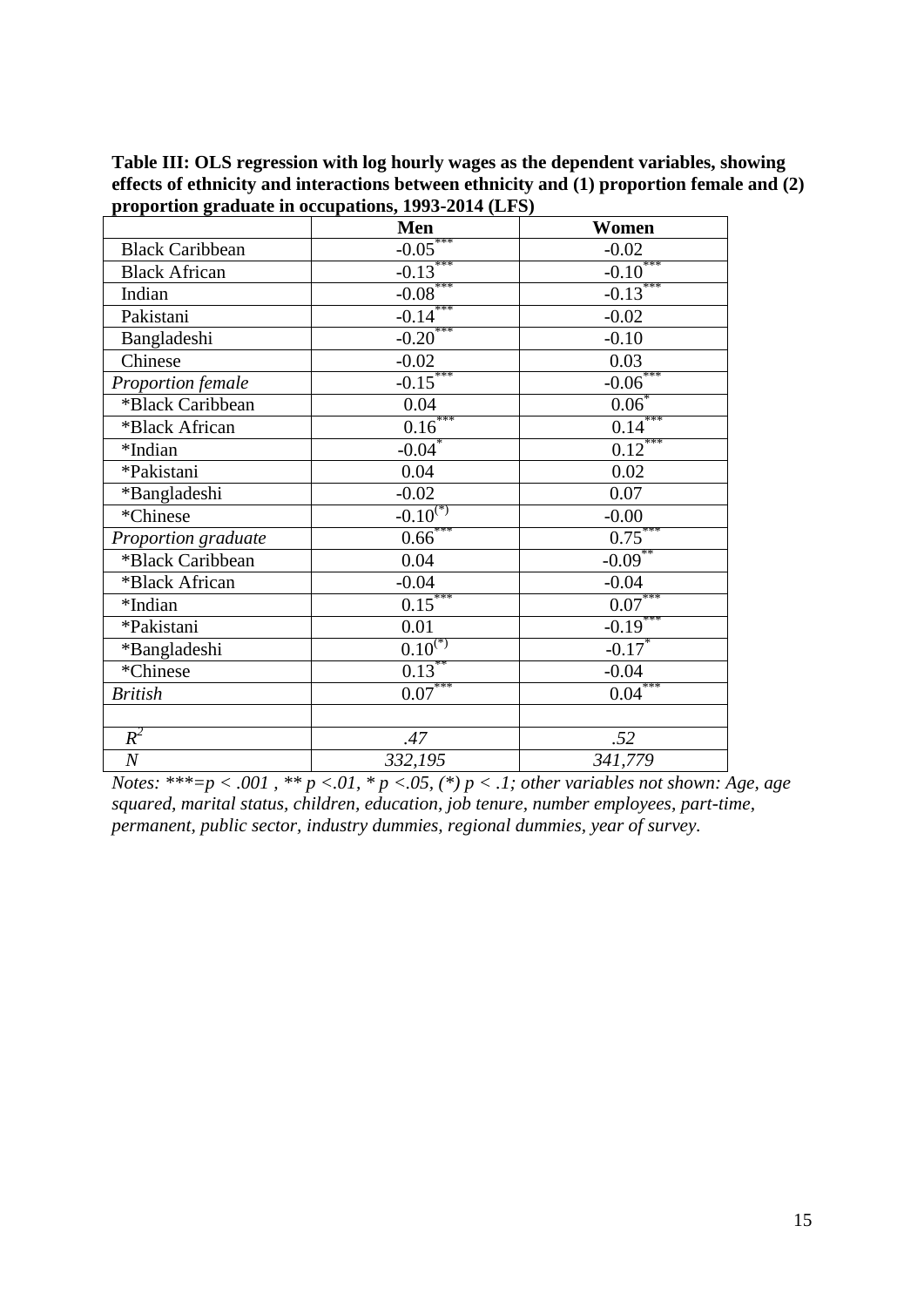| $\sigma$ $\sigma$ $\sigma$ |                     |                                  |
|----------------------------|---------------------|----------------------------------|
| Period                     | 1993-2000           | 2001-2014                        |
| Female (main effect)       | $-0.136(0.002)$ *** | $-0.099(0.001)$ ***              |
| Ethnicity (main effect)    |                     |                                  |
| <b>Black Caribbean</b>     | $-0.070(0.012)$ *** | $-0.061(0.009)$ ***              |
| <b>Black African</b>       | $-0.158(0.015)$ *** | $-0.122(0.008)$ ***              |
| Indian                     | $-0.097(0.008)$ *** | $-0.093(0.005)$ ***              |
| Pakistani                  | $-0.155(0.013)$ *** | $-0.157(0.008)$ ***              |
| Bangladeshi                | $-0.319(0.022)$ *** | $-0.217(0.012)$ ***              |
| Chinese                    | $-0.114(0.024)$ *** | $-0.088(0.013)$ ***              |
| Ethnicity * female         |                     |                                  |
| Black Caribbean            | $0.080(0.016)$ ***  | $0.067(0.012)$ ***               |
| Black African              | $0.105(0.022)$ ***  | $0.109(0.011)$ ***               |
| Indian                     | 0.009(0.012)        | $0.051(0.007)$ ***               |
| Pakistani                  | $0.114(0.023)$ ***  | $\overline{0.110}$ $(0.013)$ *** |
| Bangladeshi                | $0.312(0.047)$ ***  | $0.121(0.023)$ ***               |
| Chinese                    | $0.116(0.032)$ ***  | $0.083(0.018)$ ***               |
| N                          | 273,623             | 447,014                          |
| R <sub>2</sub>             | 0.53                | 0.48                             |

**Table IVa: Estimated ethnicity, gender and interaction terms 1993-2000 and 2001-14 on log wage, LFS** 

*Notes:* \*\*\*= $p < .001$ , \*\* $p < .01$ , \* $p < .05$ , (\*)  $p < .1$ ; other variables not shown: Age, age *squared, marital status, children, education, job tenure, number employees, part-time, permanent, public sector, industry dummies, regional dummies, year of survey.*

# **Table IVb: Estimated wage gaps (%) of minority men and women to different comparison groups, from interaction terms between gender and ethnicity, 1993-97 and 2010-14 (percentage change in hourly wages, LFS)**

|              | 1993-2000      |                     |                |                | 2001-2014      |                |                |                         |
|--------------|----------------|---------------------|----------------|----------------|----------------|----------------|----------------|-------------------------|
|              |                | 3<br>$\overline{2}$ |                | $\overline{4}$ | 5              | 6              | 7              | 8                       |
|              | Women          | Women               | Women          | Men            | Women          | Women          | Women          | Men                     |
|              | vs white       | VS CO-              | <b>VS</b>      | <b>VS</b>      | vs white       | VS CO-         | <b>VS</b>      | VS                      |
|              | <b>British</b> | ethnic              | white          | white          | <b>British</b> | ethnic         | white          | white                   |
|              | men            | men                 | <b>British</b> | <b>British</b> | men            | men            | <b>British</b> | <b>British</b>          |
|              |                |                     | women          | men            |                |                | women          | men                     |
| <b>Black</b> | $-13$          | $-6$                | 1              | 12             | $-9$           | $-3$           | 1              | $\overline{\mathbf{4}}$ |
| Caribbean    |                |                     |                |                |                |                |                |                         |
| <b>Black</b> | $-20$          | $-4$                | -6             | $-1$           | $-11$          | 1              | $-1$           | $-2$                    |
| African      |                |                     |                |                |                |                |                |                         |
| Indian       | $-23$          | $-13$               | $-9$           | $-5$           | $-14$          | $-5$           | $-4$           | 1                       |
| Pakistani    | $-18$          | $-3$                | $-4$           | $-1$           | $-15$          | $\mathbf{1}$   | $-5$           | $-6$                    |
| Bangladeshi  | $-15$          | 17                  | $-1$           | $-17$          | $-20$          | $\overline{2}$ | $-10$          | $-11$                   |
| Chinese      | $-13$          | $-2$                |                | $\overline{2}$ | $-11$          | $-2$           | $-1$           | $\overline{2}$          |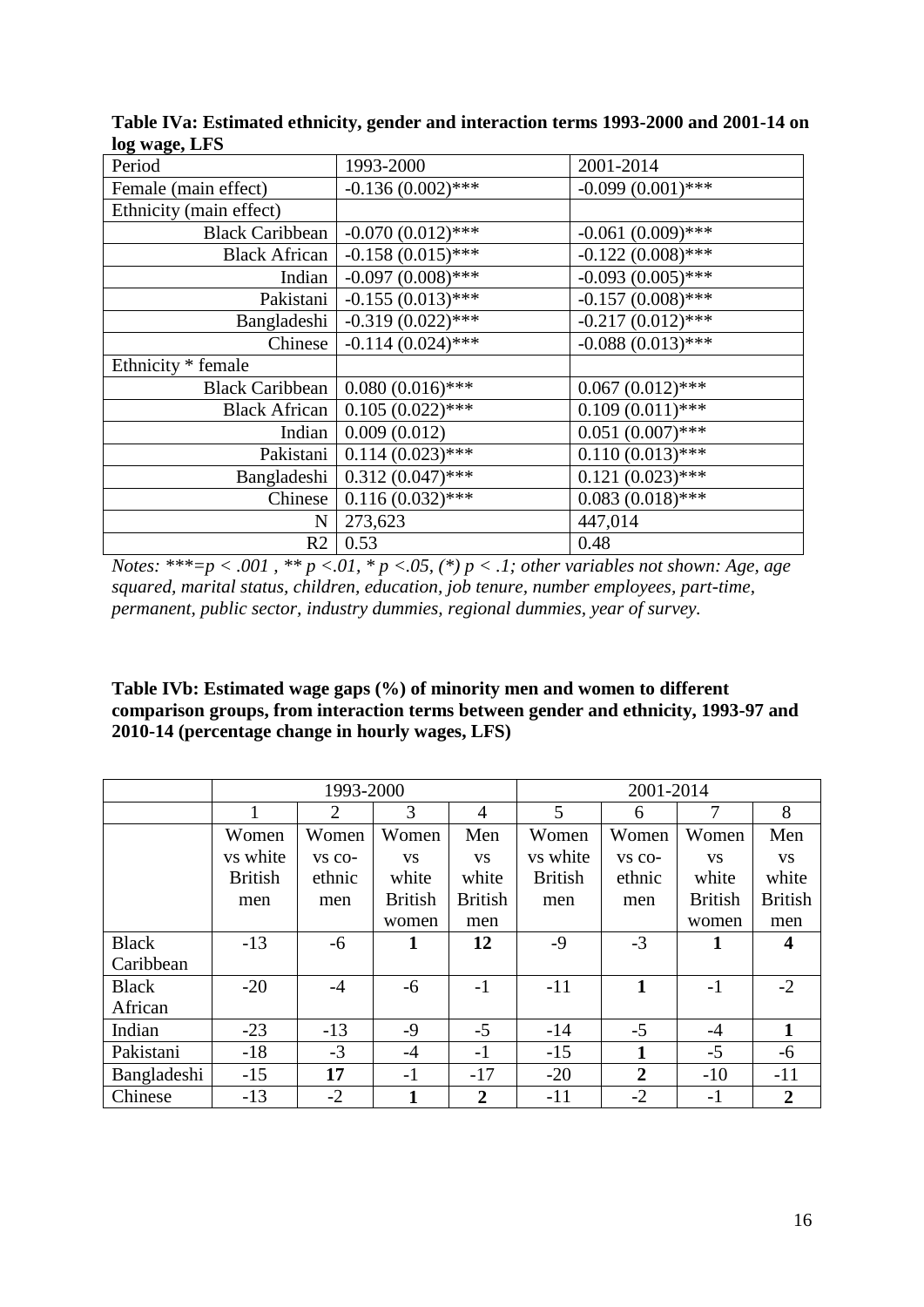**Table V: Effects of women in minority groups relative to white British men, men in own minority group, and white British women, estimated through interaction term between gender and ethnicity at low medium and higher education (percentage change in hourly wages, LFS)**

|              | Up to GCSE     |                |                | <b>A-level</b> |                |                | <b>Degree</b>  |                |                |
|--------------|----------------|----------------|----------------|----------------|----------------|----------------|----------------|----------------|----------------|
|              |                | 2              | $\mathcal{F}$  | 4              | 5.             | 6              | 7              | 8              | 9              |
|              | White          | $E-M$          | White          | White          | $E-M$          | White          | White          | $E-M$          | White          |
|              | <b>British</b> | men            | <b>British</b> | <b>British</b> | men            | <b>British</b> | <b>British</b> | men            | <b>British</b> |
|              | men            |                | wome           | men            |                | wome           | men            |                | wome           |
|              |                |                | n              |                |                | n              |                |                | n              |
| <b>Black</b> | $-16$          | $-11$          | $-1$           | $-11$          | $-2$           | $\overline{0}$ | $-7$           | $-4$           | -4             |
| Caribbean    |                |                |                |                |                |                |                |                |                |
| <b>Black</b> | $-10$          | $-2$           | 5              | $-14$          | $-1$           | $-3$           | $-16$          | $\overline{2}$ | $-13$          |
| African      |                |                |                |                |                |                |                |                |                |
| Indian       | $-22$          | $-12$          | $-7$           | $-15$          | $-3$           | $-4$           | $-11$          | $-3$           | $-8$           |
| Pakistani    | $-18$          | $\overline{0}$ | $-3$           | $-17$          | $-2$           | -6             | $-10$          | 5              | $-7$           |
| Bangladeshi  | $-27$          | $\overline{4}$ | $-12$          | $-17$          | $\overline{2}$ | -6             | $-11$          | 8              | $-8$           |
| Chinese      | $-12$          | $-4$           | 3              | $-12$          | $\overline{2}$ | $-1$           | $-8$           | $-1$           | $-5$           |

*Notes: As above; education is excluded as a control*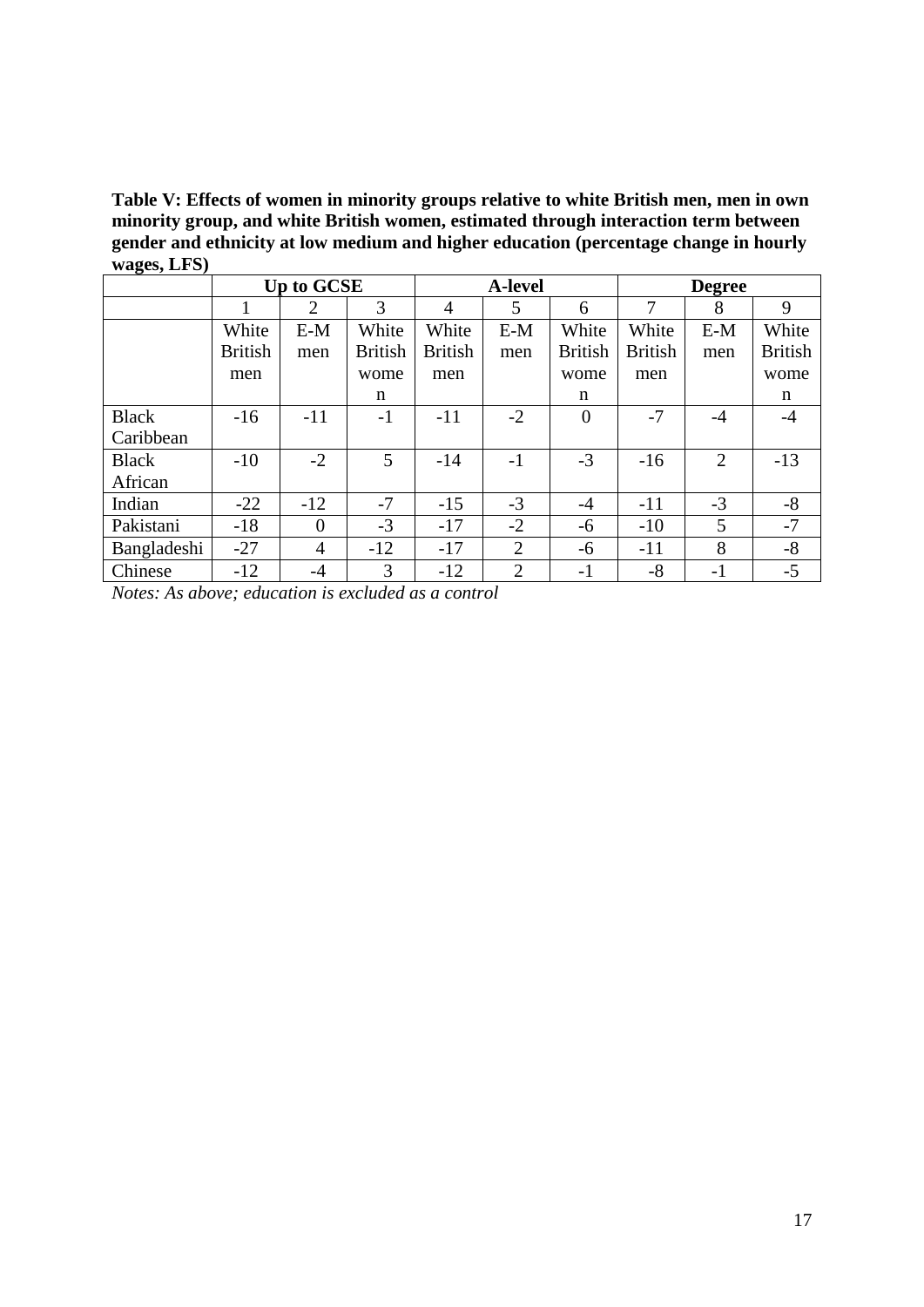$1$ . This is the case even though we know that social inequality in general is related to group inequalities because widening income dispersion stretches all income gaps (Blau and Kahn 2003) and general income inequality has been rising with the US and UK leading the way (Brandolini and Smeeding 2009: 83).

<u>.</u>

- $2^2$  These approaches are not absolutely distinct, because of course one can calculate, say, the proportion of ethnic minorities below the poverty line, but the two approaches tend to follow largely separate paths.
- $3$  Though this phenomenon has been disputed (eg Czaika and de Haas 2014). Further, while there is some apparent evidence that cultural diversity has a positive effect on local wage levels this seems to disappear when panel data – which help deal with unknowns such as the reasons for migration – are used (Longhi et al 2013).

<sup>4</sup> There are fundamental differences between these two conceptual frameworks. Intersectionality is essentially about origins (inputs) and fixed distinctions such as gender and ethnicity, while superdiversity is about outcomes and flows (social change arising from the growth in immigration). In fact, superdiversity is a mix of both inputs (migration) and outcomes such as labour market experiences (Vertovec 2007: 1025), which is a problem if the aim is to understand the causal relationship between these two.

- $<sup>5</sup>$  While there is evidence for a gender bias in promotions (eg Joshi, Son and Roh 2015), racial</sup> prejudice differs from the stereotyping of 'appropriate' jobs for men and women – views which are themselves changing. Further, while people with 'foreign-sounding' names are relatively less likely to be invited for a job interview there seems to be no additional gender bias (Zschirnt and Ruedin 2016).
- <sup>6</sup> Some analysts argue that ethnic segregation has very limited wage implications (Clark and Drinkwater 2007), but this is probably going too far.
- $7$  Though there is differential selection into employment and self-employment by ethnicity (Demireva 2011; Dustmann and Theodoropoulos 2010).